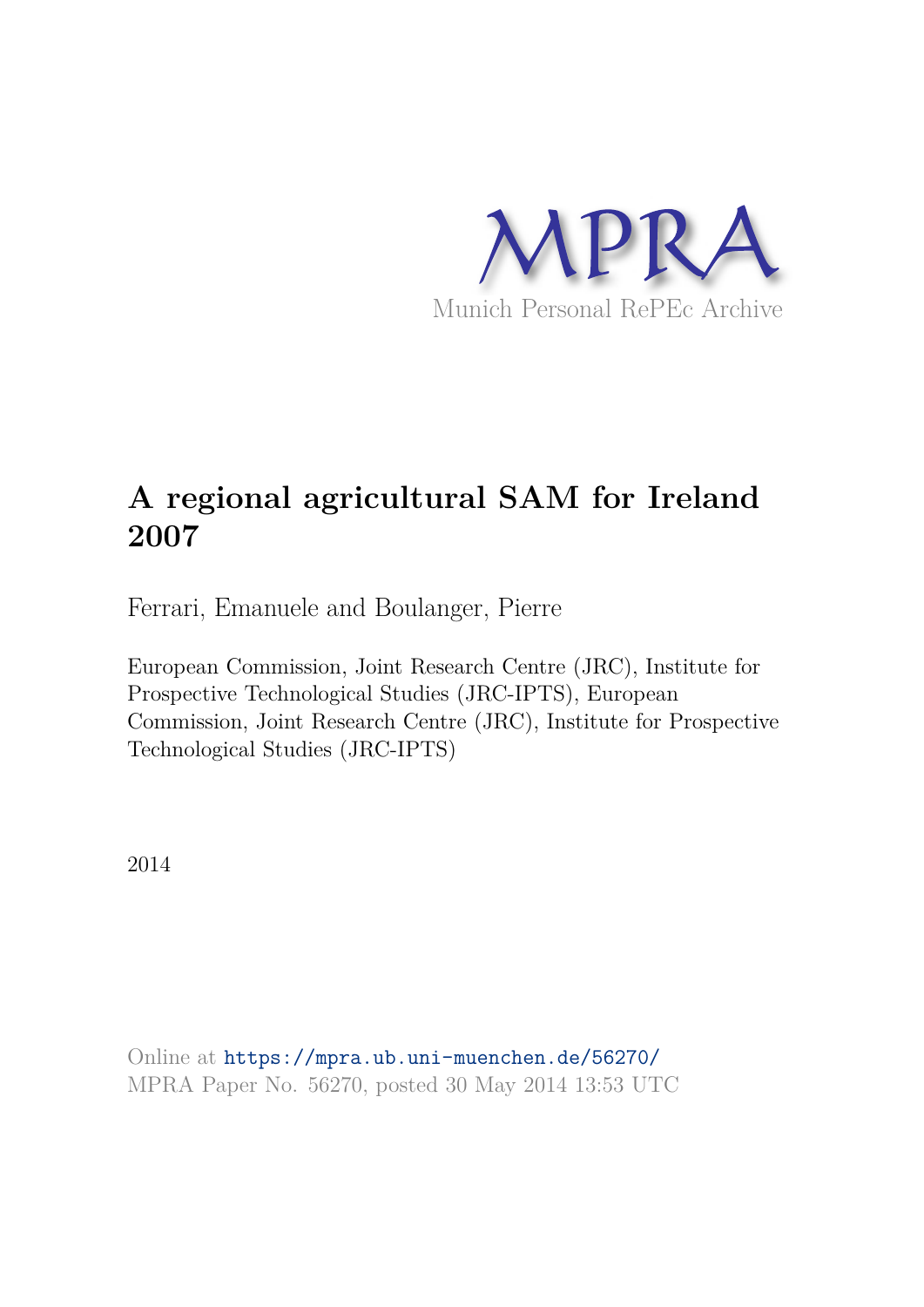## **A regional agricultural SAM for Ireland 2007**

Emanuele Ferrari, Pierre Boulanger

European Commission, Joint Research Centre (JRC), Institute for Prospective Technological Studies (JRC-IPTS)

#### **Abstract**

The paper describes the construction of a regional agricultural Social Accounting Matrix (SAM) for Ireland for the year 2007. The SAM describes the full circular flow of money and goods in the Irish economy. The SAM includes 61 activities, 60 commodities, 40 factors of production, 7 households, 2 enterprises, government and investment/saving, 7 tax-related accounts, a trade and transport margin account and an external sector. Its construction starts from the Eurostat Supply and Use table for 2007. A prior unbalanced micro SAM with a regionalized agricultural sector is built with a variety of additional data sources. The final balanced SAM is estimated using the cross-entropy method.

**Keywords**: social accounting matrix, regional agriculture, cross-entropy method, supply-used table, Ireland

Address for correspondence: Emanuele Ferrari [\(emanuele.ferrari@ec.europa.eu\)](mailto:emanuele.ferrari@ec.europa.eu) Edificio Expo, C/ Inca Garcilaso 3. 41092 Seville, Spain

**Disclaimer**: The views expressed are purely those of the author and may not in any circumstances be regarded as stating an official position of the European Commission

*Copyright 2014 by Ferrari & Boulanger. All rights reserved. Readers may make verbatim copies of this document for non-commercial purposes by any means, provided that this copyright notice appears on all such copies.*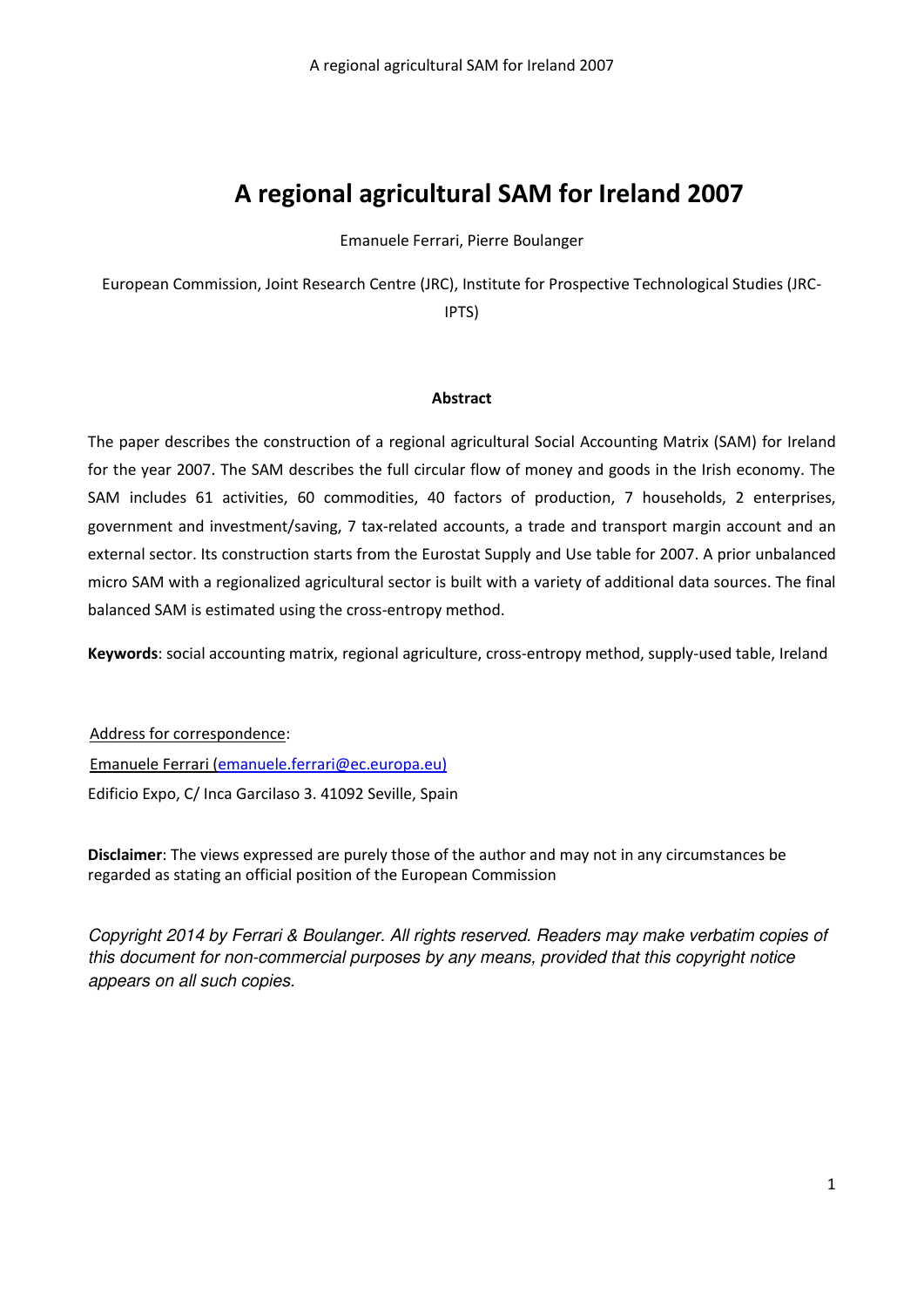## **Contents**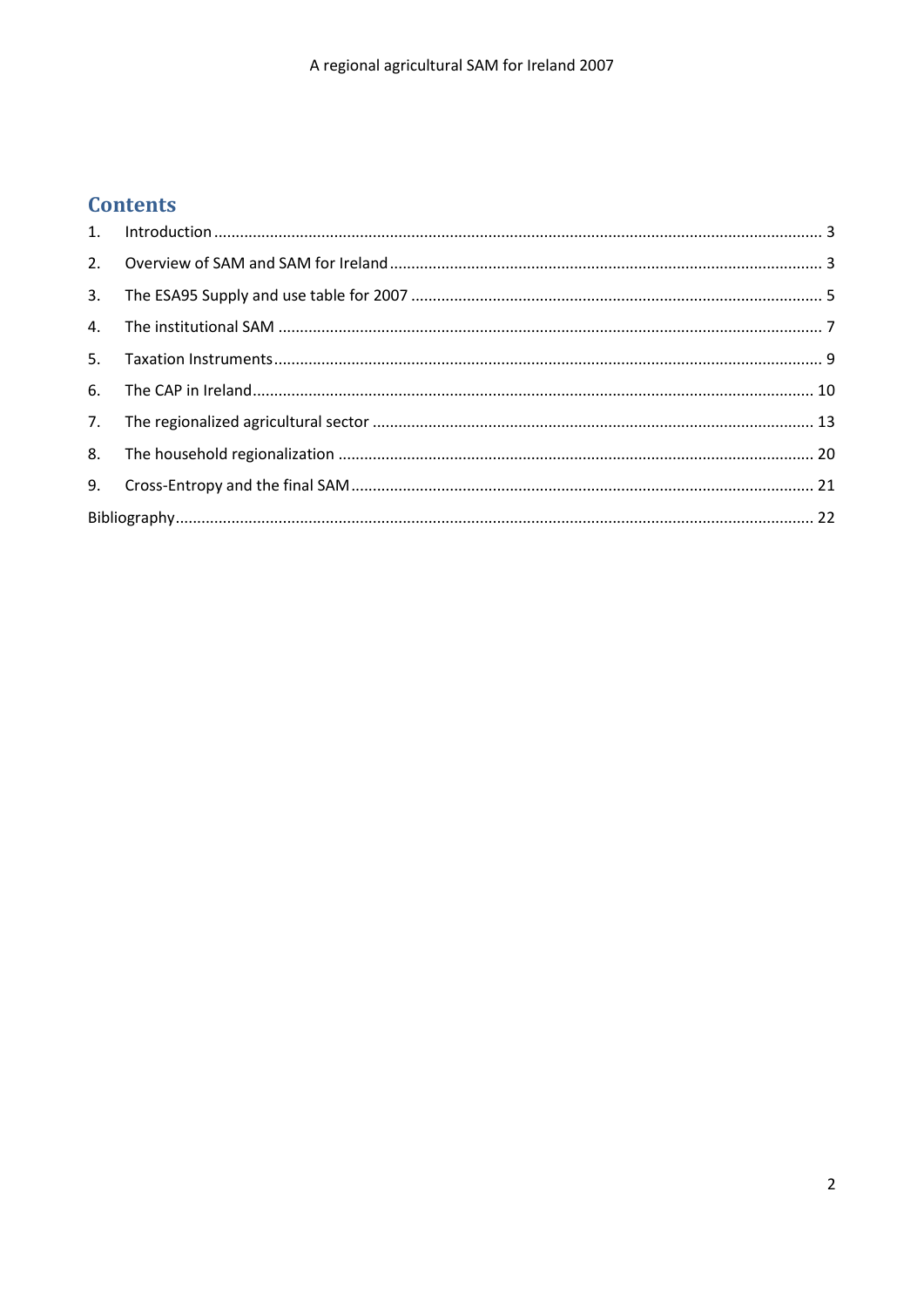### **1. Introduction**

<span id="page-3-0"></span>The purpose of this paper is the description of the technical aspects to develop a Social Accounting Matrix (SAM), with a regionalized agricultural sector, for Ireland for the year 2007. The matrix has been compiled to provide a suitable database to calibrate a Computable General Equilibrium (CGE) model to analyse agricultural policies in Ireland. For this reason, the paper focus is on the agricultural sector and on how to obtain a detailed representation of Irish agricultural activities and commodities.

The paper shows the different data sources used and the way data are organised to provide a set of first best estimates, the so called prior SAM. Data from different sources provide the initial estimates for the SAM. This matrix is usually neither complete nor consistent. This leads to a SAM that is not balanced i.e., the row and column totals do not equate. An important part of the development of a SAM is therefore the estimation of missing data that supplement the existing data in order that row and column totals of the SAM will equate.

In the next sections we will give a brief overview on the concept of SAM and the need of a new agricultural SAM for Ireland. Sections3 to 8 provide data sources and methodology to build different sub matrices. Section 9 provides the cross-entropy estimation method to obtain the complete and consistent SAM.

## <span id="page-3-1"></span>**2. Overview of SAM and SAM for Ireland**

A Social Accounting Matrix (SAM) is an economic database that collects the flow of resources associated with all transactions between economic agents in an economy during a period of time. A SAM is a square matrix which provides a comprehensive, complete and consistent picture of the economic transactions in an efficient way. Each cell shows the payment from the account of its column to the account of its row. Thus, the incomes of an account appear along its row and its expenditures along its column. For each account in the SAM, total revenue (row total) should be equal to total expenditure (column total).

Main theoretical developments in social accounting are due to Sir Richard Stone (1955). He integrated production accounts (in the form of input-output tables) into the national accounts to create an economywide database. This database included information about productive and non-productive institutions and markets, such as factor markets, capital markets, households, government, and the rest of the world. [Table](#page-4-0)  [1 r](#page-4-0)epresents a SAM which broadly follows the System of National Accounts.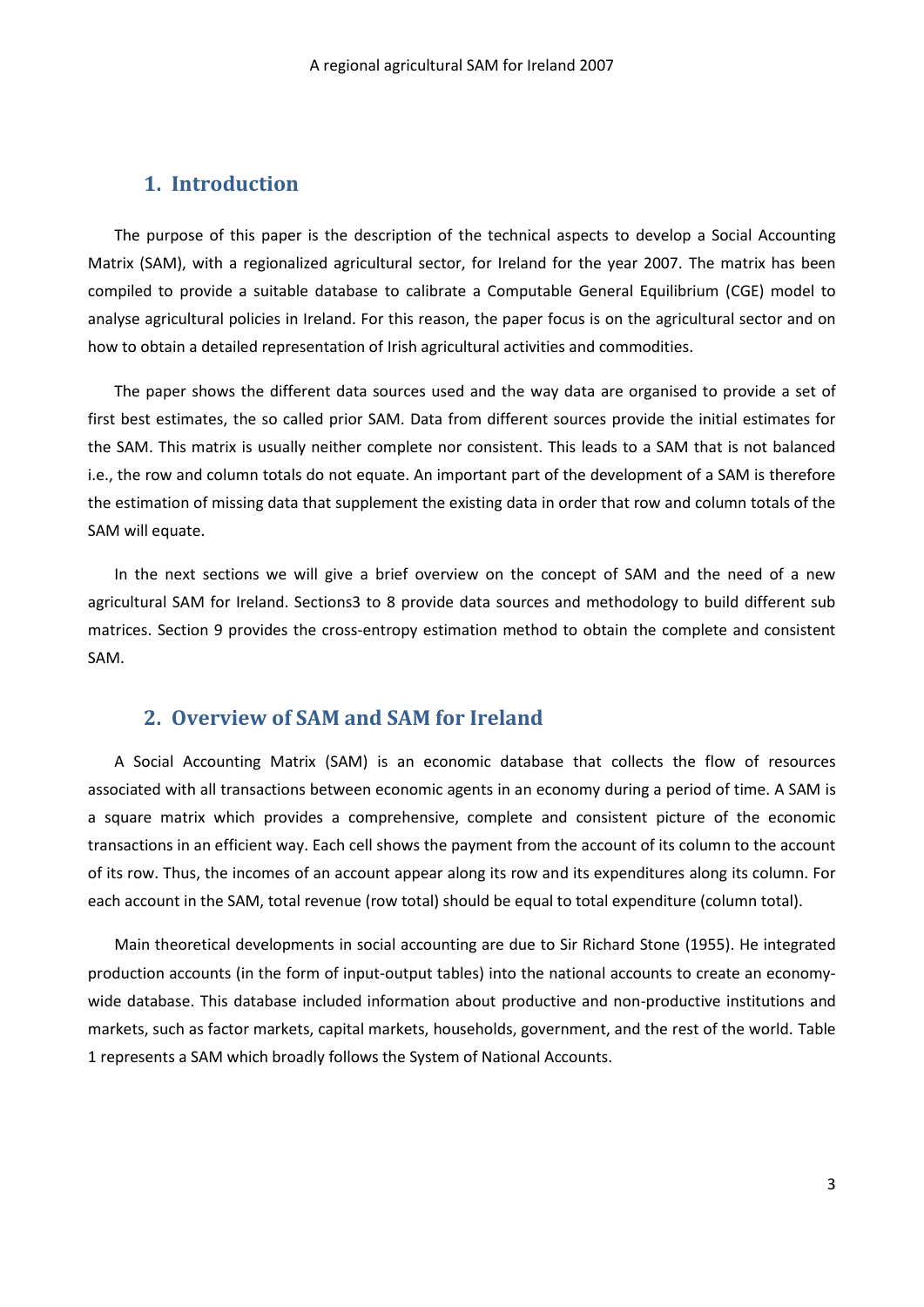## **Table 1 Schematic Macro SAM**

<span id="page-4-0"></span>

|                            | Comm<br>odities           | <b>Margins</b>              | Acti<br>vities             | Value<br>added               | House<br>holds           | Enter<br>prises                           | Govern<br>ment             | <b>Savings</b>                        | Rest of the<br>World             | <b>Totals</b>        |
|----------------------------|---------------------------|-----------------------------|----------------------------|------------------------------|--------------------------|-------------------------------------------|----------------------------|---------------------------------------|----------------------------------|----------------------|
| Commoditi<br>es            |                           | Marketing<br><b>Margins</b> | <b>USE</b><br>Matrix       |                              | Hhold<br>Consumptio<br>n |                                           | Government<br>Expenditure  | Investment<br><b>Stock</b><br>Changes | Exports                          | Commodity<br>Demand  |
| <b>Margins</b>             | Marketing<br>Margins      |                             |                            |                              |                          |                                           |                            |                                       |                                  | Margins<br>Income    |
| <b>Activities</b>          | <b>SUPPLY</b><br>Matrix   |                             |                            |                              |                          |                                           |                            |                                       |                                  | Production           |
| Value<br>added             |                           |                             | Factors<br>Remuneration    |                              |                          |                                           |                            |                                       |                                  | Factors<br>Income    |
| <b>Households</b>          |                           |                             |                            | Factor<br>Income             |                          | Distributio<br>n.<br>Enterprise<br>Income | Transfers to<br>Households |                                       | Remittances<br>from RoW          | Household<br>Income  |
| <b>Enterprises</b>         |                           |                             |                            | Factor<br>Income             |                          |                                           | Transfers to<br>Enterprise |                                       | Enterprise<br>Income from<br>RoW | Enterprise<br>Income |
| Governmen                  | Commodity<br><b>Taxes</b> |                             | Production<br><b>Taxes</b> | Factor<br>Income             | Hhold<br>Income<br>Tax   | Ent<br>Income<br>Tax                      |                            |                                       |                                  | Government<br>Income |
| Investment<br>$\mathsf{S}$ |                           |                             |                            |                              | Hhold<br>Savings         | Enterprise<br>Savings                     | Government<br>Savings      | <b>Stock</b><br>Changes               | Capital<br>Account               | Savings              |
| Rest of the<br>World       | Imports                   |                             |                            | Factor<br>Payments<br>to RoW |                          |                                           | <b>Transfers</b><br>to RoW |                                       |                                  | <b>RoW Income</b>    |
| <b>Totals</b>              | Commodity<br>SUpply       | Margins<br>Expenditure      | Cost of<br>Production      | Factors<br>Expenditure       | Hhold<br>Expenditure     | Enterprise<br>Expenditu<br>re             | Government<br>Expenditure  | Investment                            | RoW<br>Expenditure               |                      |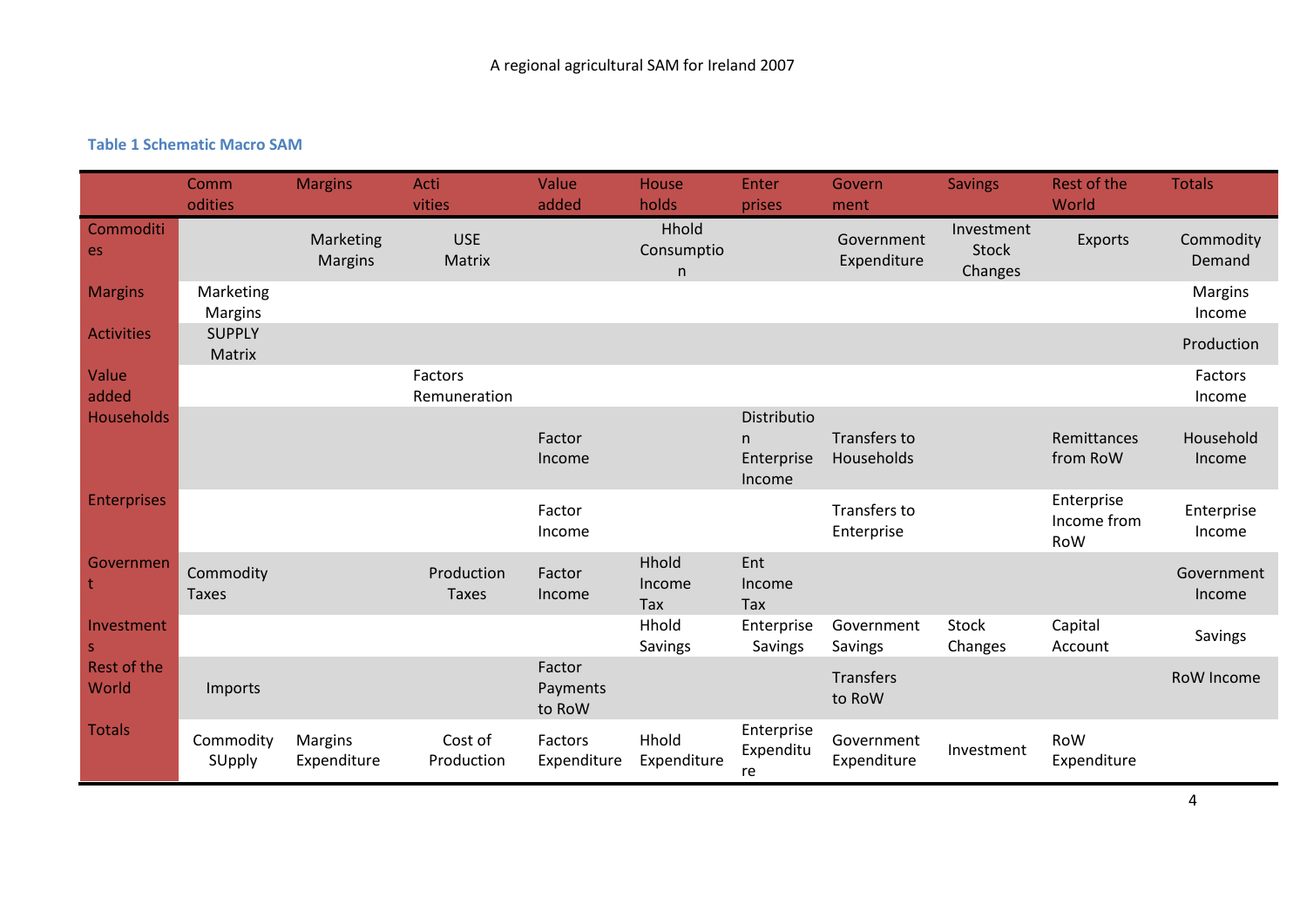Due to its accounting consistency and comprehensiveness in recording data, the SAM is the preferred tool to calibrate computable general equilibrium (CGE) models. A SAM defines the base-year values for most endogenous variables as well as it helps to compute most of the structural parameters of the model.

As related to Ireland, several SAMs are currently available for this economy. Henry (1972), Henry (1980) and Henry (1986) are the first attempts to construct SAMs for Ireland for economic analysis. Subsequently, O'Toole and Matthews (2002) constructed a SAM for the year 1993 based on the Input-Output Table (IOTs) published for 1993, with particular emphasis on the agricultural and food processing sectors. A regional SAM for the Border, Midlands and Western region for 2000 was built by O'Herlihy (2004). Dixon (2006) produced a 2003 SAM for Ireland using the 1998 IOT and a type of RAS procedure. Wissema (2006) built a 1998 SAM for Ireland with a disaggregated energy sector. Finally, Miller et al., (2011a) built a SAM and an agricultural-food SAM (2011b) for the year 2005.

In most of these SAM, the agricultural and food industry sector are represented as a single row and column as in the national datasets, particularly IOT and Supply and Use Tables (SUTs) provided by Eurostat. On the other hand, even when the agricultural sector is disaggregated in more details such as in O'Toole and Matthews (2002) and Miller et al. (2011b), the approach followed is always the typical IOT one. In this approach activities and commodities are often univocally linked and the supply matrix is a diagonal matrix.

The purpose of the new SAM developed in this paper is to represent the agricultural sector as a multiple output sector. In other words, following the typical approach of SUTs, a single activity is able to produce multiple outputs (commodities). This new SAM contains seven agricultural representative farmers, one for each Irish province, with a given amount of land. This approach should allow a better modelling of Common Agricultural Policy (CAP), given that the agents who receive the subsidies, the farmers, are explicitly represented in the database structure and can adapt their response to change in exogenous incentives. For a better description of the modelling approach see Ferrari et al., (2012).

## **3. The ESA95 Supply and use table for 2007**

<span id="page-5-0"></span>The input-output framework of the European System of Accounts (ESA 1995) consists of three types of tables: supply tables, use tables and symmetric input-output tables. Supply and use tables (SUTs) provide a detailed picture of the supply of goods and services by domestic production and imports and the use of goods and services for intermediate use and final consumption (household consumption, gross capital formation, exports). The use table shows how the components of value added (compensation of employees, other net taxes on production, operating surplus) are generated by industries in the domestic economy. SUTs give information on the production processes, the interdependencies in production, the use of goods and services and generation of income (Eurostat, 2008). Supply and use tables are matrices by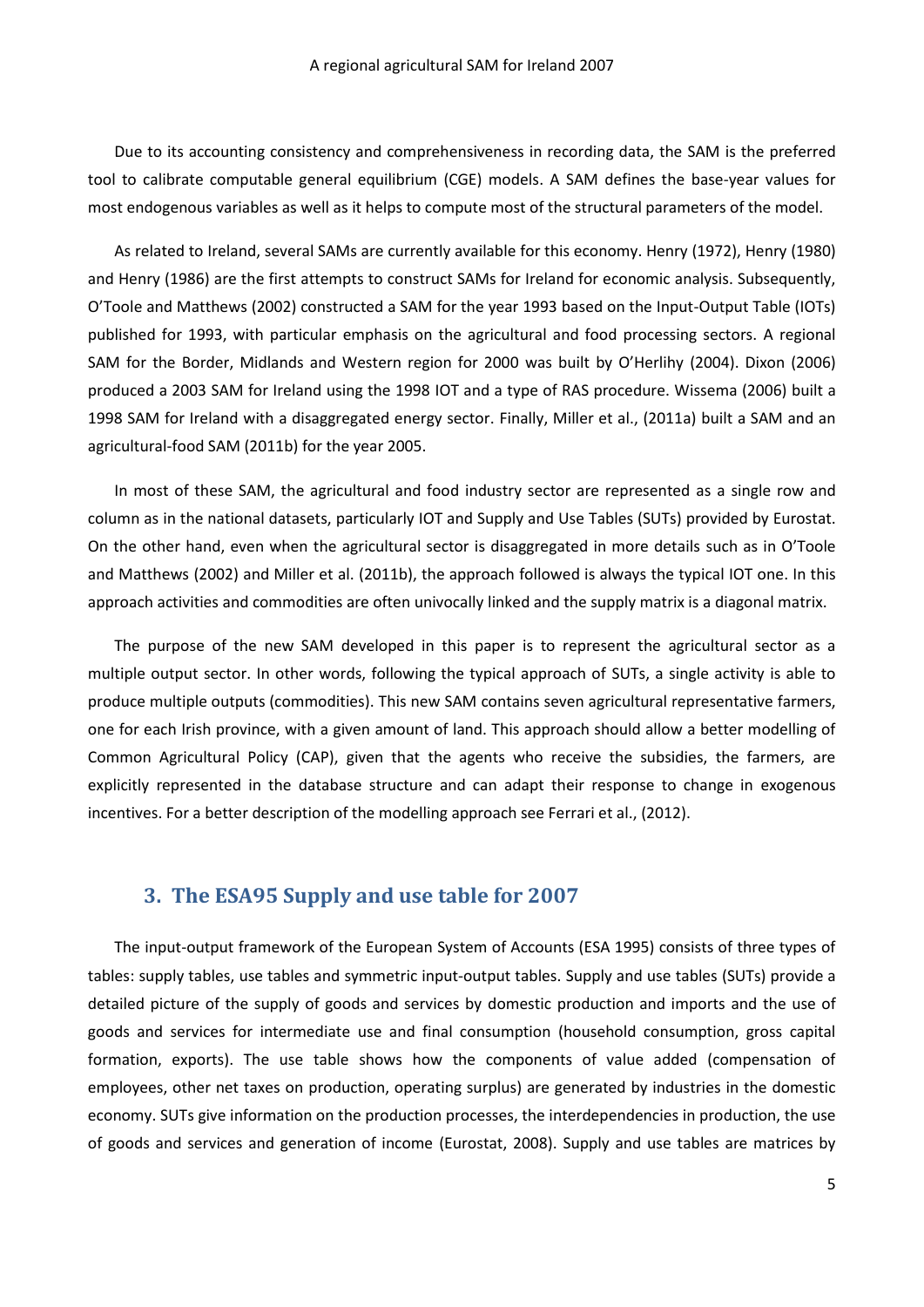product and industry showing the production processes and transactions for particular products or industries. The supply and use tables also form the basis for deriving symmetric input-output tables by applying certain assumptions to the relationship between outputs and input. The tables provided by Eurostat are harmonised by Eurostat's standardised questionnaire, which distinguishes 59 products (classification CPA2008) and 59 industries (NACE rev 1) for all the tables up to 2007.

Given the focus of his work, the agricultural sector is our main objective, so we will give some illustrative figures related to this sector. All the other sectors will remain almost unchanged while the agricultural one will be disaggregated, as showed in sections below.

According to SUT provided by Eurostat (2011), the availability of the agriculture, hunting and related services product is 8,167 million of Euros (a composite goods of domestic and imports). Out of them, 5,728 (70.14%) is used as intermediate consumption by other activities, 1,664 (20.37%) as final consumption expenditure by households, -91 million as changes in inventories and 866 million (10.60%) as exports. Most of the intermediate consumption is bought by the agricultural sector itself (1,409 million) and from the sector manufacture of food products and beverages (3,947 million).

The domestic agricultural sector produces an output of 6,521 million (79.84%) of the total availability of the agricultural goods. The use table provides the cost structure of the domestic sectors. The agricultural sectors consumes 4,414 million of intermediate goods, pays 491 million as compensation of employees, receives 1,567 million of net subsidies on production (subsidies less tax on production) and pays 3,183 million of gross operating surplus.

The agricultural activity, in a typical Supply and Use framework is a multiproduct activity. Out of the domestic production of 6,521 million, 6,442 (98.78%) is sold as agricultural commodities, while other goods are produced by the agricultural activity (25 million of hotel and restaurant services, 23 of other business services, 5 of recreational, cultural and sporting services and 25 of other services).

The final composite agricultural good is made of the domestic production (6,442) and the 1,329 million of imports. This creates a total supply at basic prices of 7,771 million. The total supply at purchasers' prices is of 8,167 million, given that the agricultural commodities pay 848 million of trade and transportation margins and receive 452 million as net subsidies on products (subsidies less taxes on products).

[Table 2](#page-7-1) and [Table 3](#page-7-2) provide some figures on the whole Irish economy.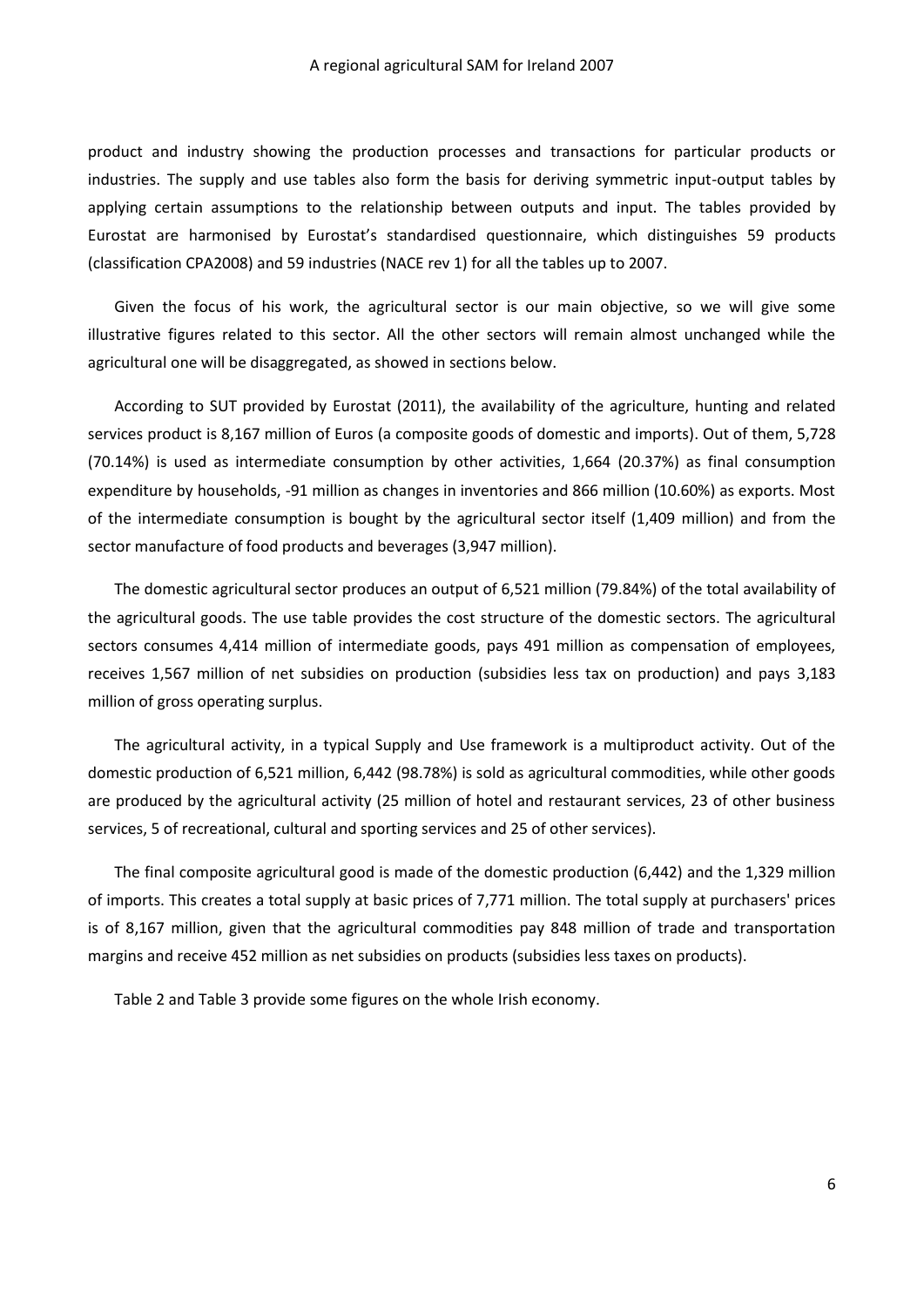#### <span id="page-7-1"></span>**Table 2 Use Table 2007, Totals million €**

|                                                                                | <b>Total</b> | <b>Final</b><br>consumption<br>expenditure | <b>Gross</b><br>fixed<br>capital<br>formation | <b>Changes in</b><br><b>inventories</b> | <b>Exports</b><br><b>FOB</b> | <b>Final uses at</b><br>purchasers'<br>prices | <b>Total use at</b><br>purchasers'<br>prices |
|--------------------------------------------------------------------------------|--------------|--------------------------------------------|-----------------------------------------------|-----------------------------------------|------------------------------|-----------------------------------------------|----------------------------------------------|
| <b>Total intermediate</b><br>consumption/final<br>use at purchasers'<br>prices | 235,467      |                                            |                                               |                                         |                              |                                               |                                              |
| <b>Compensation of</b><br>employees                                            | 78,754       |                                            |                                               |                                         |                              |                                               |                                              |
| <b>Other net taxes on</b><br>production                                        | 108          |                                            |                                               |                                         |                              |                                               |                                              |
| <b>Operating surplus,</b><br>gross                                             | 87,480       |                                            |                                               |                                         |                              |                                               |                                              |
| Value added at<br>basic prices                                                 | 166,342      |                                            |                                               |                                         |                              |                                               |                                              |
| <b>Output at basic</b><br>prices                                               | 401,809      |                                            |                                               |                                         |                              |                                               |                                              |
| <b>Total</b>                                                                   |              | 120,761                                    | 50,100                                        | 1,451                                   | 152,389                      | 324,701                                       | 560,168                                      |

**Source: Eurostat Supply Use bale for Ireland, 2007** 

#### <span id="page-7-2"></span>**Table 3 Supply Table 2007, Totals million €**

| Output at basic<br>prices | <b>Imports CIF</b> | <b>Total supply at</b><br>basic prices | <b>Trade and</b><br>transport<br>margins | <b>Taxes less</b><br>subsidies on<br>products | Total supply at<br>purchasers'<br>prices |  |
|---------------------------|--------------------|----------------------------------------|------------------------------------------|-----------------------------------------------|------------------------------------------|--|
| 401,809                   | 135,328            | 537,137                                | 25,031                                   | 23,031                                        | 560,168                                  |  |

**Source: Eurostat Supply Use bale for Ireland, 2007** 

## **4. The institutional SAM**

<span id="page-7-0"></span>The institutional part of the SAM represents the main difference between a SAM and a SUT or IOT. This sub matrix allows the closure of the economic circle. The income from value added generated by productive sectors is distributed to the institutions of the economy, which pay taxes and save. Moreover, all the transfers among these institutions are recorded in this sub matrix.

The institutional part of the SAM contains two accounts for enterprises (financial and non-financial enterprises), an account for the government and one for the rest of the world. In this phase, the sub matrix comprises a single representative household. In the following sections, households will be disaggregated, following the agricultural disaggregation, into seven regional households.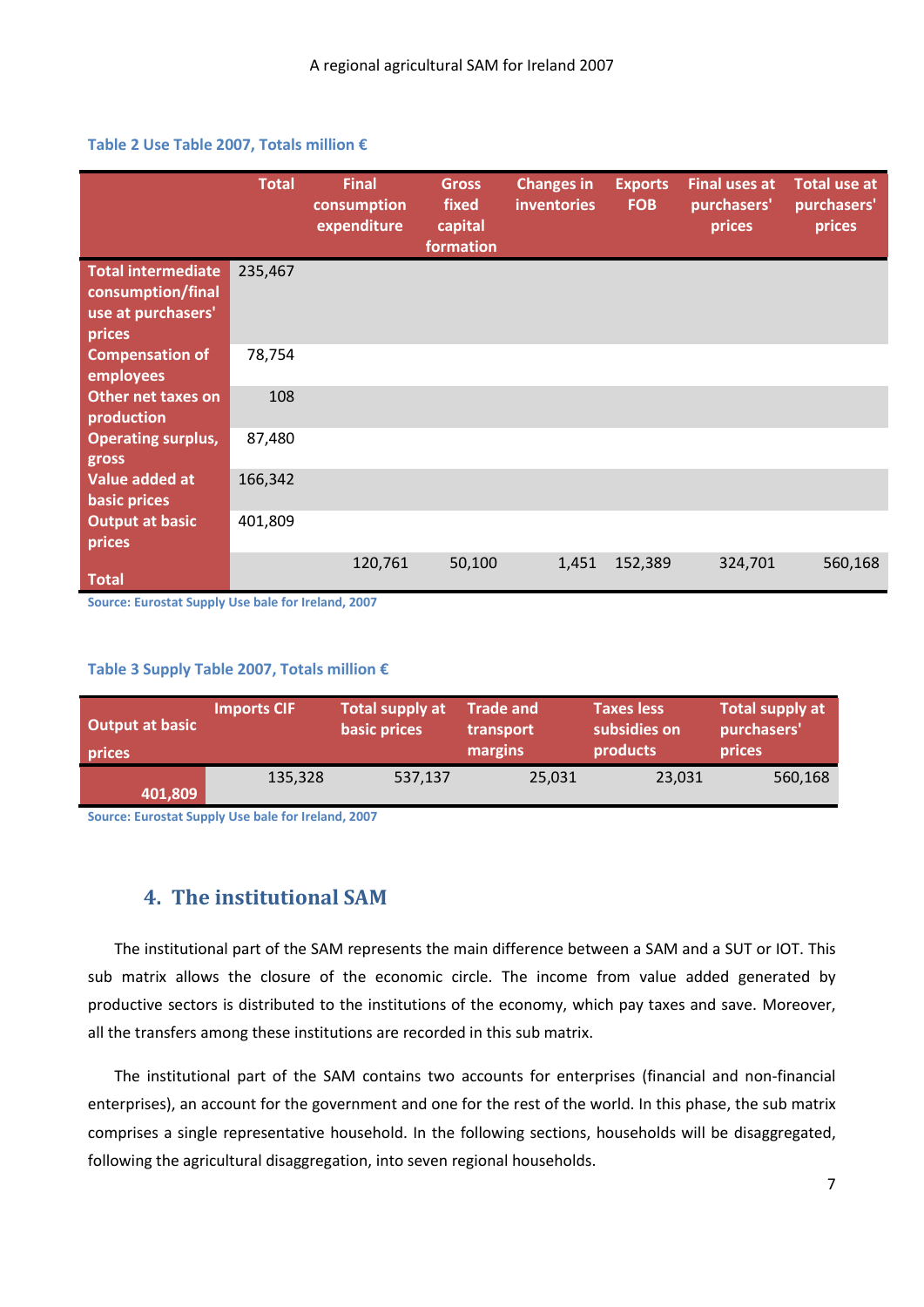Households, government and the rest of the world consume part of the domestic availability of goods for their final consumption (household and government) and as export (the rest of the world), while enterprises do not consume final goods. Data on final consumption (household and government consumption, gross capital formation and exports) come from the 2007 Eurostat SUT.

To complete the institutional sub matrix, an additional data source is needed. All the data necessary are stored in the Non-financial transactions (nasa\_nf\_tr) of the annual sector accounts (nasa) of Eurostat. The relevant enters of the database is the amount of money paid and received by each institution in terms of: property income (D4), social contributions and benefits (D.6), other current transfers (D7), adjustment for the change in net equity of households in pension funds reserves (D8). This data are collected from the Eurostat database and used to populate the sub matrix according to assumptions on bilateral relationships between institutions [\(Table 4\)](#page-8-0). In addition, the same data source provides data on gross saving (B8G) by domestic institutions [\(Table 5\)](#page-9-1), while savings of the rest of the world are calculated as a residual (exports minus imports minus net payments from the rest of the world).

| Property income                                                                                | <b>Households</b> | <b>Non-financial</b><br>corporations | <b>Financial</b><br>corporations | <b>Government</b> | <b>ROW</b> |
|------------------------------------------------------------------------------------------------|-------------------|--------------------------------------|----------------------------------|-------------------|------------|
| <b>Households</b>                                                                              |                   | 826                                  |                                  | 314               |            |
| <b>Financial</b><br>corporations                                                               |                   | 2,896                                |                                  |                   |            |
| <b>ROW</b>                                                                                     |                   | 25,754                               |                                  |                   |            |
| Social<br>contributions and<br>benefits                                                        | <b>Households</b> | <b>Non-financial</b><br>corporations | <b>Financial</b><br>corporations | <b>Government</b> | <b>ROW</b> |
| <b>Households</b>                                                                              |                   |                                      |                                  | 2,986             | 23         |
| <b>Financial</b><br>corporations                                                               |                   |                                      |                                  | 3,286             |            |
| Other current<br>transfers                                                                     | <b>Households</b> | <b>Non-financial</b><br>corporations | <b>Financial</b><br>corporations | <b>Government</b> | <b>ROW</b> |
| <b>Households</b>                                                                              |                   | 241                                  | 91                               | 1,978             |            |
| <b>ROW</b>                                                                                     |                   |                                      |                                  | 2,314             |            |
| Adjustment for<br>the change in net<br>equity of<br>households in<br>pension funds<br>reserves | <b>Households</b> | <b>Non-financial</b><br>corporations | <b>Financial</b><br>corporations | <b>Government</b> | <b>ROW</b> |
| <b>Households</b>                                                                              |                   |                                      | 3,286                            |                   |            |

#### <span id="page-8-0"></span>**Table 4 Non-financial transfer among institutions, 2007, million €**

**Source: Eurostat Non-financial transactions (nasa\_nf\_tr) of the annual sector accounts (nasa), 2007**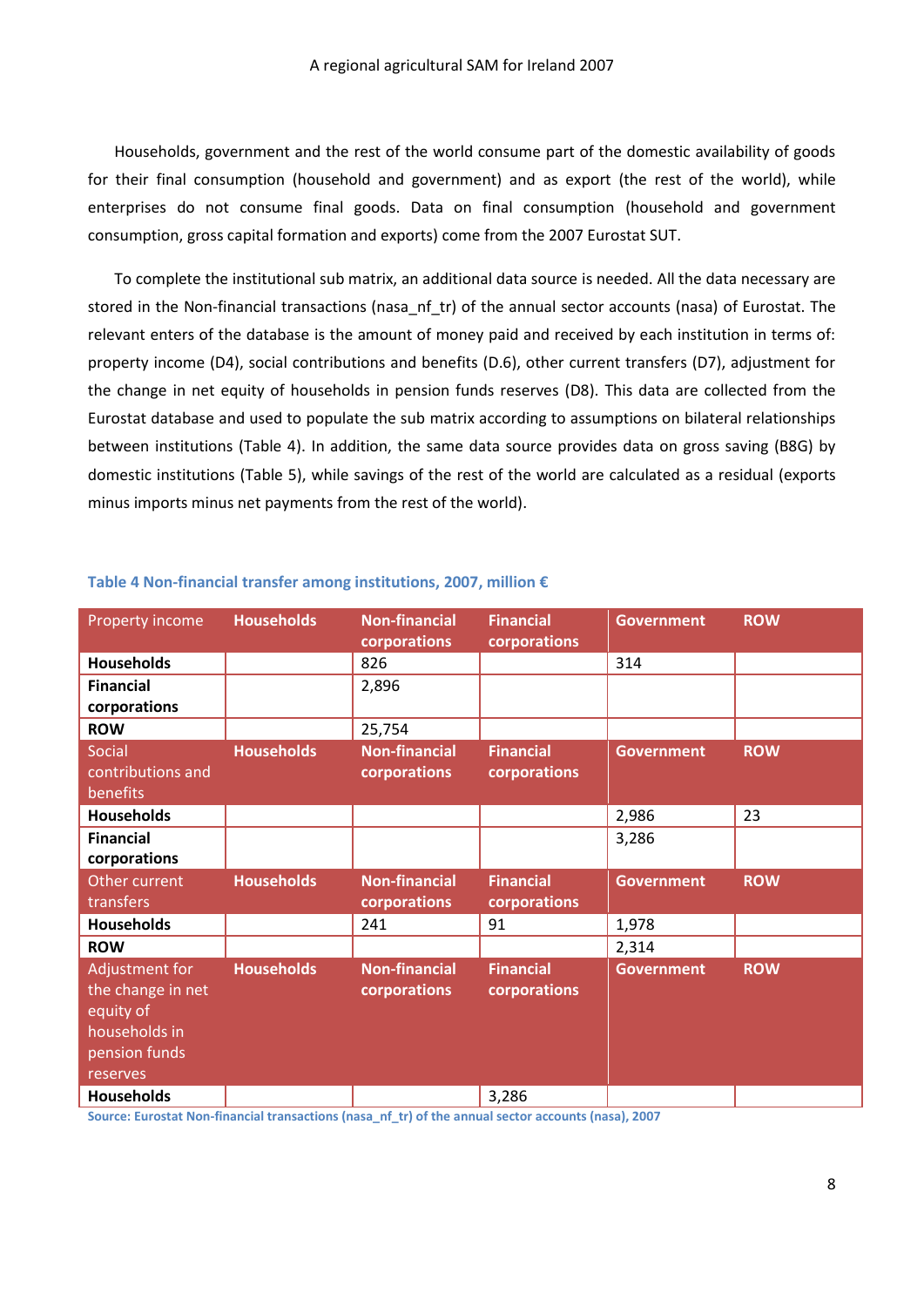#### <span id="page-9-1"></span>**Table 5 Gross Savings by institutions, 2007, million €**

| <b>Households</b>                                                                | <b>Non-financial</b><br><b>corporations</b> | <b>Financial</b><br><b>corporations</b> | Government |
|----------------------------------------------------------------------------------|---------------------------------------------|-----------------------------------------|------------|
| 7,445                                                                            | 17,006                                      | 8,715                                   | 7,830      |
| ,这是一个人的人,就是一个人的人,就是一个人的人,就是一个人的人,就是一个人的人,就是一个人的人,就是一个人的人,就是一个人的人,我们的人,我们的人,我们的人, |                                             |                                         |            |

**Source: Eurostat Non-financial transactions (nasa\_nf\_tr) of the annual sector accounts (nasa), 2007** 

The distribution of income of gross value added among institutions is again provided in the same database. According to this data, 55% of the Irish gross operating surplus is received by non-financial corporations, 12% by financial corporations, 5% by government and 28% by households. On the other hand, almost the whole income coming from compensation of employees (78,754) goes to households a part from 761 million, going to the rest of the world, as direct compensation for employees living abroad.

## **5. Taxation Instruments**

<span id="page-9-0"></span>The Eurostat supply and use able contains only two net tax instruments: net taxes on production and on products.

The net taxes on production for non-agricultural sectors are sufficient for the scope of our study. The net taxes on production on agricultural sectors coincide with figures paid by the European Commission as CAP payment to Ireland in 2007. For this reason, net taxes are considered as subsidises and we assume the agricultural sector is paying no tax on production. For the description of the CAP in Ireland see section 6.

As related to taxes on products, the goal is to have a better representation of tax instruments including: value added tax, import tax, other sales tax and subsidies.

The first distinction between tax and subsidies by sector is made with data coming from the Irish Central Statistical Office (CSO) The agricultural commodities are receiving subsidies form central government and paying tariffs on imports while are assumed to be exempted by sales and VAT taxation.

The Eurostat non-financial transactions (nasa\_nf\_tr) of the annual sector accounts (nasa) provides the control total for Value Added type taxes (VAT) (D.211) (14,057 million), for Taxes and duties on imports excluding VAT (D.212) (3,184 million) and for Taxes on products, except VAT and import taxes (D.214), (6,042 million).

To calculate the VAT tax, we use the 2007 VAT tax rate of 21% (Irish tax and Customs) and we applied it to the household final consumption of goods on which the VAT is paid. We assume that government is not paying VAT on his final consumption and VAT paid by enterprises for their intermediate consumption, gross capital formation and on exports is fully rebated.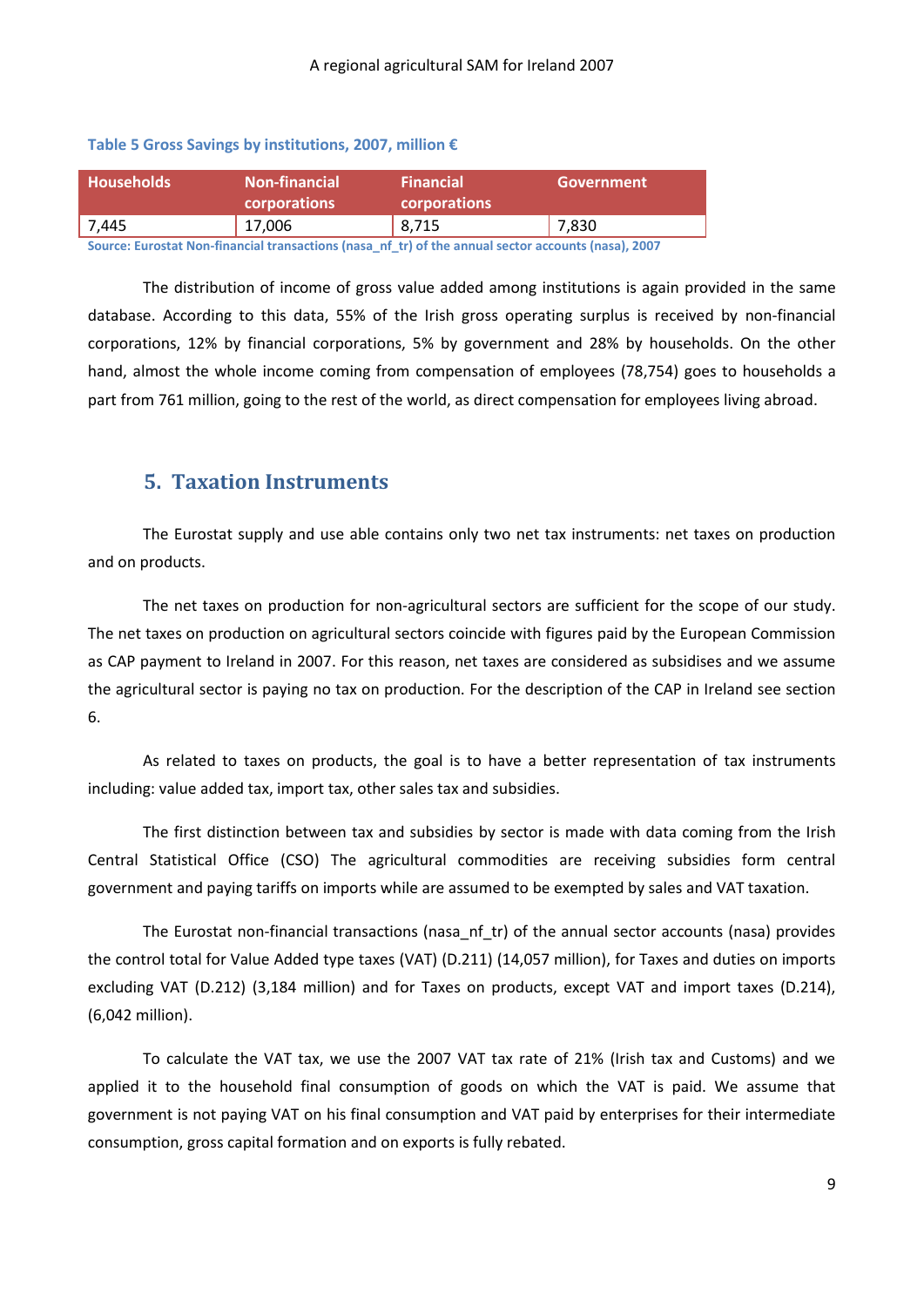To calculate the taxes on imports we employ the duty rate coming from the GTAP database version 8 for 2007 (Aguiar et al. (2012)), which has a comparable disaggregation of goods.

Eventually, other sales taxes have been computed as a residual.

Data to compile the current tax on income come from non-financial transactions (nasa nf tr) of the annual sector accounts (nasa). The whole economy pays 23,907 million as current taxes on income, wealth, etc. (D.5) to the government. Non-financial corporations pay 4,983, financial corporations pay 2,034 and households pay 16,890 million.

All tax accounts enter as income into the government account.

## **6. The CAP in Ireland**

<span id="page-10-0"></span>The SAM considers total agricultural domestic support of 1,892.93 million euros, which corresponds to about 98% of all CAP payments in Ireland.

When introducing the Single Payment Scheme (SPS), Member States had three main options for calculating the value of payment entitlements, either (i) on the basis of the payments received by the individual farmer during a reference period (historical model) resulting in different aid per hectare; (ii) taking all payments received in a region and divide them by the number of eligible hectares (regional model) resulting in a flat rate, or (iii) a mixture between these two models (hybrid model) that can be either static or dynamic (with the latter approximating both elements towards a flatter rate).

With the 2003 CAP reform, Ireland fully decoupled Irish direct payments using the historical model. This latter model possesses the ability to almost freeze the past distribution of support whereas a regional model shuffles it within a determined territory.

We assume that the distribution of decoupled payments – SFPs – received by each farm in 2007 approximates the distribution of coupled payments received in 2004, one year before the implementation of decoupling in 2005. This assumption is required to integrate in our database the bulk of SFP which are the highest share of domestic support in Ireland. Total subsidies to Irish agriculture amounted about 2 billion euros in 2007, with SFPs representing two third of these payments.

SFPs are calculated as the sum of the eligible payments that were linked to production in 2004 (2005 financial year) with the 2007 financial envelope (2008 financial year). Bovine support gathers previous suckler cow premium, special beef premium, slaughter premium, extensification premium, and cattle head premium. Other domestic support measures are the payments to cereals (common wheat, barley and other cereals) and to sheep and goats.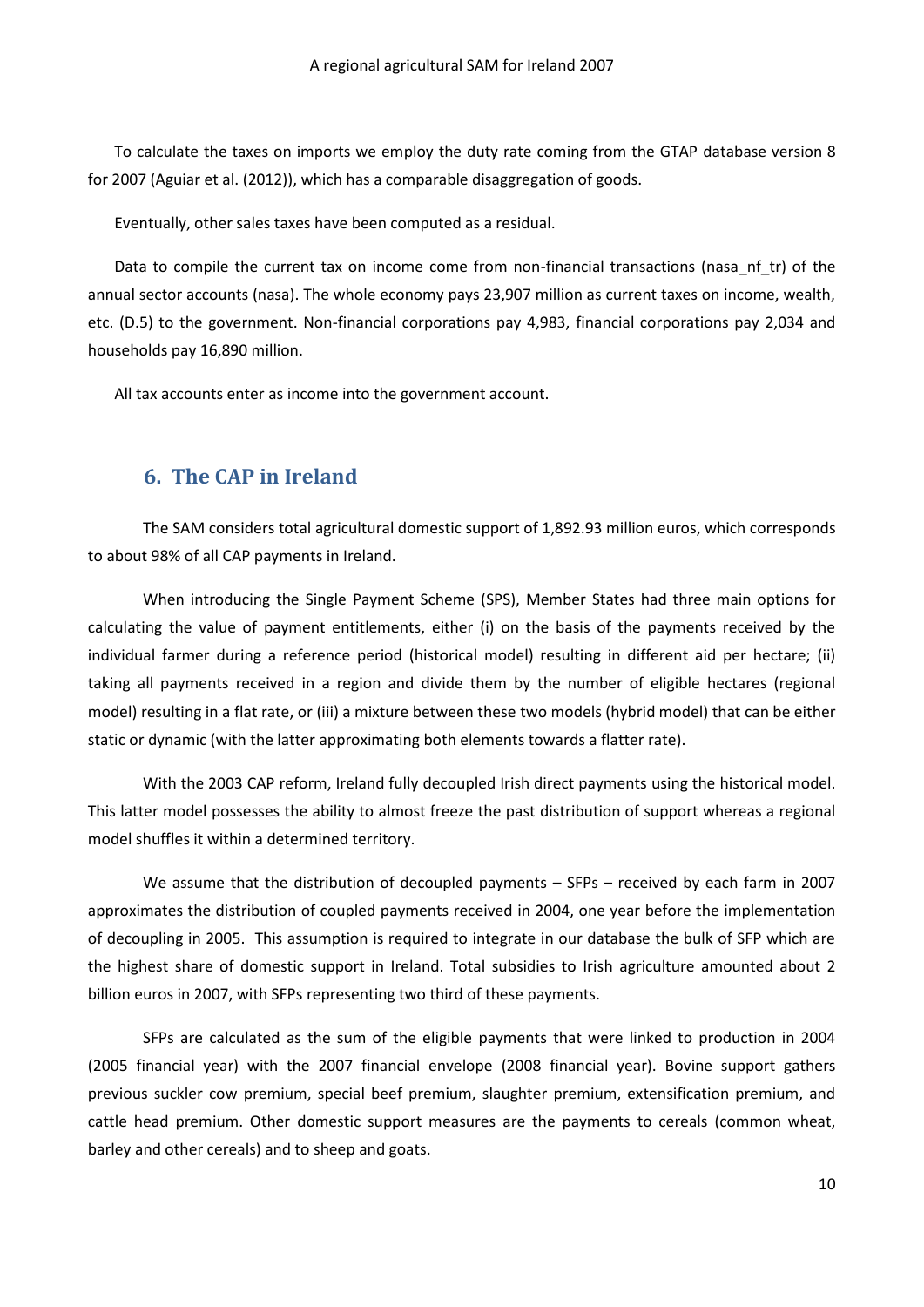The 2003 CAP reform introduced a reduction in the intervention price of milk products, compensated by direct payments. In Ireland, the premiums have been decoupled from 2005; ahead of the scheduled implementation date of 2007. [Table 6](#page-11-0) shows the methodology used to estimate SFP amount which result from milk premium decoupling. Special attention has been devoted to the changes of support and additional payment as agreed in CAP legislation, and to the modulation rate of 5% applied in 2007. Interventions in agricultural markets for 2007 gather storage measures, operational funds for producer organisations, promotion measures, school milk support - included within raw milk support – and some coupled payments for protein and energy crops. Their amount is 10.62 million euros.

#### <span id="page-11-0"></span>**Table 6 Estimation SFPs granted to milk production in Ireland, 2007, million €**

| <b>Item</b>                                                               | 2004  | 2007   |
|---------------------------------------------------------------------------|-------|--------|
| Rate of support (EC regulation $1782/2003$ – article 95) ( $\epsilon/t$ ) | 8.15  | 24.49  |
| Milk premium (FEOGA 2005 FY - 05030110) (M€)                              | 42.3  |        |
| SFP extrapolation from milk premium ( $M\epsilon$ )                       |       | 127.2  |
| Additional payment (EC regulation $1782/2003$ – article 95) (M€)          | 19.20 | 57.76  |
| Total milk SFPs (M€)                                                      |       | 184.96 |
| Total milk SFPs with modulation rate of 5%* (M $\epsilon$ )               |       | 175.71 |
| * Without considering any 5,000 euros franchise                           |       |        |

**Source: own elaboration** 

Export refunds amount to 16.54 million euros. By contrast, SFPs amount for 1,274.3 million euros. As a result, the share of subsidies over production varies significantly according to the activity. Bovine cattle appear as the most supported activity with subsidies representing about 100% of the value of production [\(Table 7\)](#page-11-1).

#### <span id="page-11-1"></span>**Table 7 Share of subsidies over production in Ireland, 2007, %**

| <b>Product</b>    | share | <b>Product</b>        | share |
|-------------------|-------|-----------------------|-------|
| Wheat             | 31.30 | Fodder crops          | 30.46 |
| Barley            | 35.06 | Raw milk              | 14.98 |
| Other cereals     | 33.11 | Bovine cattle         | 99.72 |
| Rape seed         | 5.35  | Swine                 | 6.39  |
| Other oil plants  | 5.23  | Raw milk sheep, goats | 5.34  |
| Other starch      | 9.82  | Sheep and goats       | 32.32 |
| Potatoes          | 5.46  | Eggs                  | 0.09  |
| Vegetables, fruit | 6.06  | Poultry               | 0.00  |
| Other crops       | 13.37 | Other animals         | 0.00  |

**\* Without considering any 5,000 euros franchise Source: own elaboration**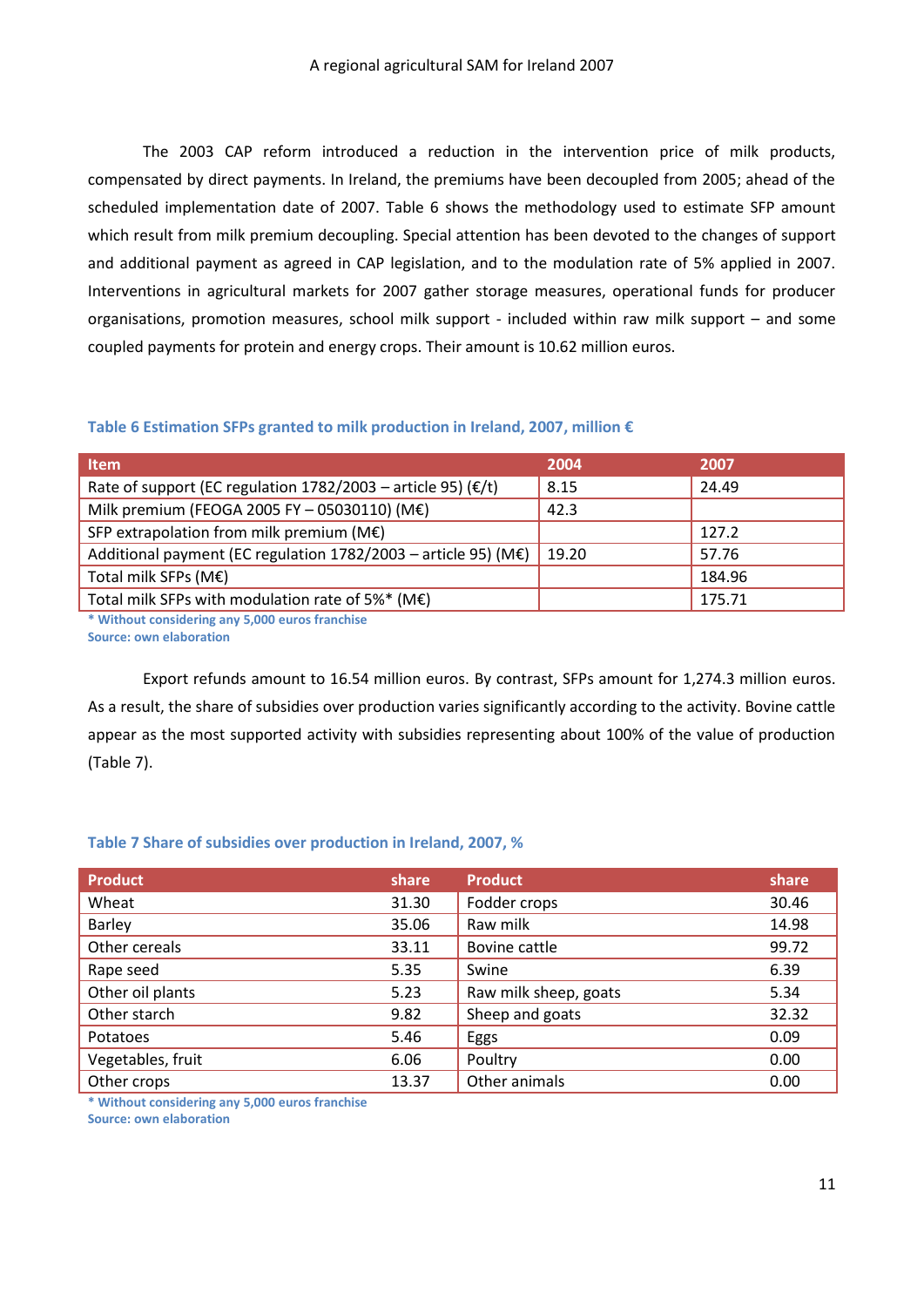On rural development support – i.e. second pillar of the CAP – we use data from Irish Department of Agriculture and Food. National and European subsidies are taken into account. Support to LFAs amounts to 253.83 million euros in 2007. It has been redistributed according to production type within LFAs as provided by Eurostat. Most of this area-based compensatory allowance scheme benefits fodder crops.

Rural Environment Protection Scheme (REPS) amounts to 311.75 million euros in 2007. This amount has been redistributed homogeneously to primary activities according to their production level. This assumption was necessary because of the lack of information on REPS distribution. The same distribution methodology has been used to distribute the installation aid for young farmers, which amounts to 5.79 million euros. Last, diseases eradication schemes where taken into account, with bovine cattle receiving 19.52 million euros; sheep and goats receiving 0.58 million euros. As a whole, our analysis considers a total support of 1,892.93 million euros which corresponds to about 98 % of all CAP payments in Ireland. [Table 8](#page-13-1)  summarizes this breakdown.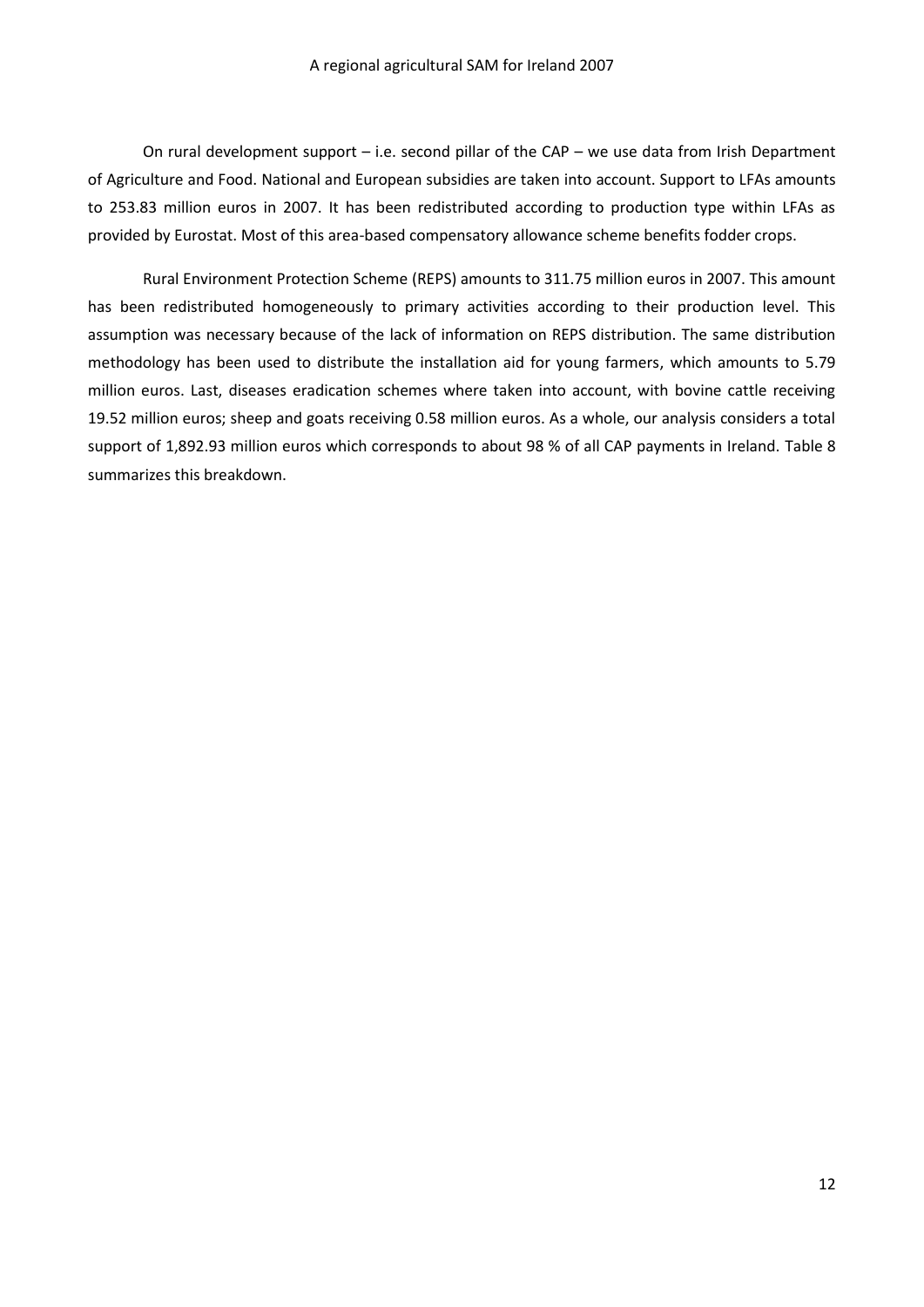<span id="page-13-1"></span>

| Table 8: Breakdown of CAP payments by activity in Ireland, 2007, million € |  |  |  |
|----------------------------------------------------------------------------|--|--|--|
|----------------------------------------------------------------------------|--|--|--|

|                                    | <b>Export</b><br>refunds | <b>Coupled</b><br>support | <b>SFPs</b> | <b>LFA</b><br>support | <b>Environ</b><br>mental<br>support<br>(REPS) | <b>Disease</b><br>era-<br>diction<br>scheme | <b>Aid for</b><br>young<br>farmers |
|------------------------------------|--------------------------|---------------------------|-------------|-----------------------|-----------------------------------------------|---------------------------------------------|------------------------------------|
| Other wheat                        |                          |                           | 37.76       | 1.60                  | 7.78                                          |                                             | 0.14                               |
| <b>Barley</b>                      |                          |                           | 75.03       | 3.21                  | 13.19                                         |                                             | 0.23                               |
| Other cereals                      |                          |                           | 12.14       | 0.44                  | 2.31                                          |                                             | 0.04                               |
| Rape seed                          |                          |                           |             | 0.00                  | 0.20                                          |                                             | 0.00                               |
| Other oil plants                   |                          |                           |             | 0.00                  | 2.63                                          |                                             | 0.05                               |
| Other starch and protein plants    |                          | 0.10                      |             | 0.03                  | 0.15                                          |                                             | 0.00                               |
| Potatoes                           |                          |                           |             | 0.25                  | 9.11                                          |                                             | 0.16                               |
| Other crops                        |                          | 0.20                      |             | 0.07                  | 8.98                                          |                                             | 0.16                               |
| Vegetables, fruit, and nuts        |                          | 2.90                      |             |                       | 20.33                                         |                                             | 0.36                               |
| Fodder crops                       |                          | 0.10                      |             | 25.33                 | 45.74                                         |                                             | 0.80                               |
| Raw milk from bovine               |                          | 5.40                      | 179.13      |                       | 95.46                                         |                                             | 1.67                               |
| Bovine cattle, slaughtered         |                          | 0.00                      | 866.98      |                       | 47.07                                         | 19.52                                       | 0.82                               |
| Swine, slaughtered                 |                          | 0.10                      |             |                       | 24.73                                         |                                             | 0.43                               |
| Raw milk from sheep and goats      |                          |                           |             |                       | 9.77                                          |                                             | 0.17                               |
| Sheep, goats, equines, slaughtered |                          |                           | 103.25      |                       | 19.24                                         | 0.58                                        | 0.34                               |
| Eggs                               |                          |                           |             |                       |                                               |                                             | 0.07                               |
| Poultry, slaughtered               |                          |                           |             |                       |                                               |                                             | 0.28                               |
| Dairy products                     |                          | 1.50                      |             |                       |                                               |                                             |                                    |
| Other food products                | 7.84                     |                           |             |                       |                                               |                                             |                                    |
| Vegetable oils and fats            |                          |                           |             |                       |                                               |                                             |                                    |
| Dairy products                     | 4.30                     |                           |             |                       |                                               |                                             |                                    |
| Meat of bovine animals             | 2.80                     |                           |             |                       |                                               |                                             |                                    |
| Meat of sheep, goats, and equines  | 1.60                     |                           |             |                       |                                               |                                             |                                    |
| <b>TOTAL</b>                       | 16.54                    | 10.62                     | 1,274.3     | 253.83                | 311.75                                        | 20.10                                       | 5.79                               |

**Source: own elaboration, data from EAGF/EAGGF, Irish Department of Agriculture and Food, and Eurostat** 

## **7. The regionalized agricultural sector**

<span id="page-13-0"></span>The activity "Agriculture, hunting and related service activities" has been disaggregated following the administrative division of Ireland at Nomenclature of territorial units for statistics (NUTS) 3 (which represent small regions), as represented in [Figure 1.](#page-15-0) Seven agricultural activities have been individuated: Border (1), West (2), Midland (3), Dublin plus Mid-East (4+5), South-East (6), South-West (7) and Mid-West (8). Border, Midland and West are part of the Border, Midland and Western NUTS-2 Region while all other regions are part of the Southern and Eastern NUTS-2 Region.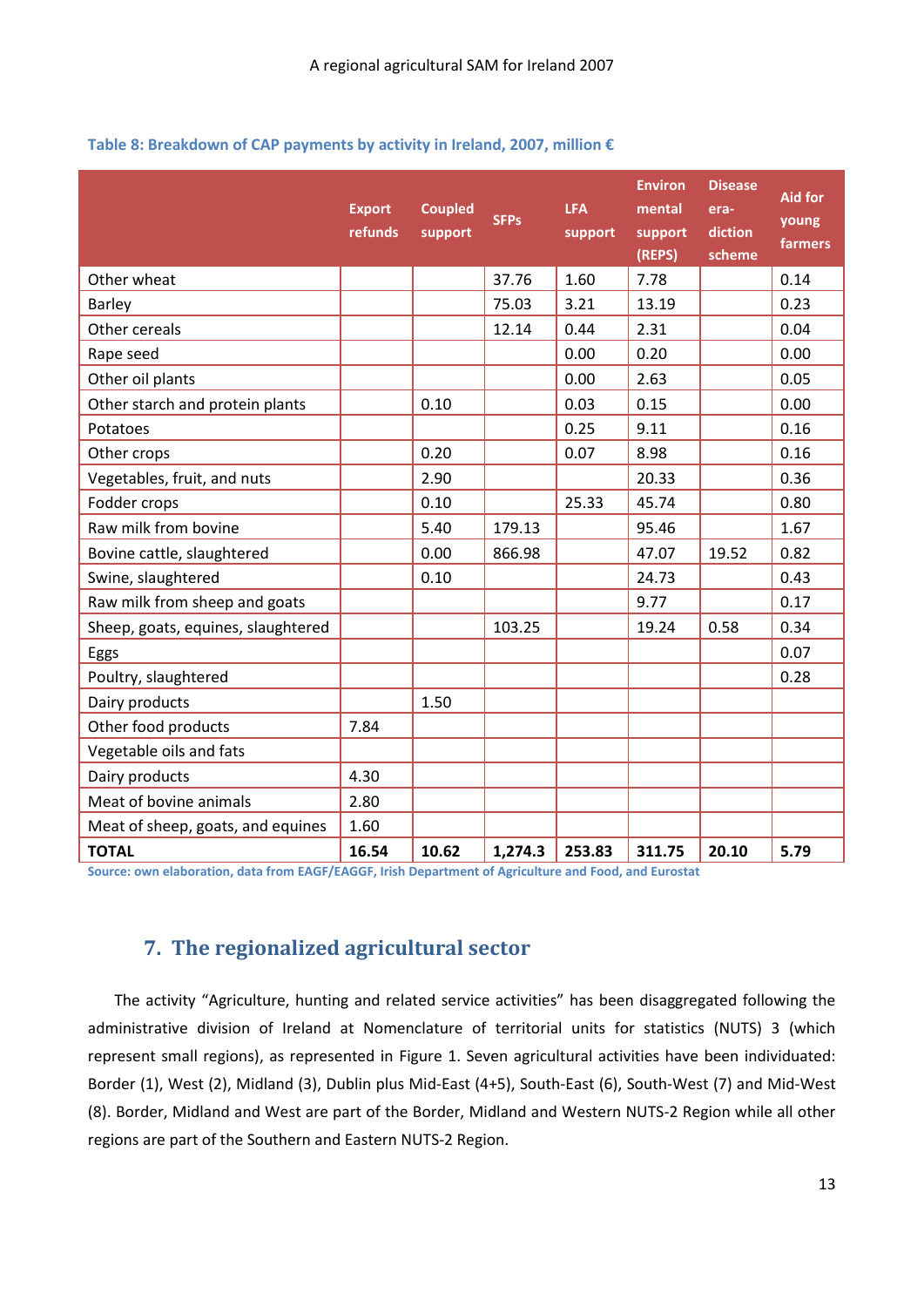Border, Midland and Western occupies a total area of 33,252.3 Km<sup>2</sup> (Eurostat, demo\_r\_d3area), in 2007 had a population of 1,166,500 and a GDP per capita in Purchasing Power Standard (PPS) per inhabitant of 25,300 € [\(Table 9\)](#page-14-0). The Southern and Eastern region occupies an area of 36,544.83 Km<sup>2</sup> (Eurostat, demo r d3area), had a population 3,190,400 and GDP per capita (PPS per inhabitant) of 40,800 € [\(Table 9\)](#page-14-0).

<span id="page-14-0"></span>**Table 9 Gross domestic product (GDP) at current market prices ad population by NUTS 3 regions, 2007** 

|                                               | <b>GDP</b><br><b>Millions</b><br>of euro | <b>GDP</b><br><b>Euro per</b><br>inhabitant | <b>Euro per</b><br>inhabitant<br>in % of<br>the EU<br>average | <b>GDP</b><br><b>Millions</b><br>of PPS | <b>GDP</b><br><b>PPS</b> per<br>inhabitant | <b>PPS</b> per<br>inhabitant<br>in $%$ of<br>the EU<br>average | <b>Population</b> |
|-----------------------------------------------|------------------------------------------|---------------------------------------------|---------------------------------------------------------------|-----------------------------------------|--------------------------------------------|----------------------------------------------------------------|-------------------|
| <b>Ireland</b>                                | 188,729                                  | 43,200                                      | 173                                                           | 159,902                                 | 36,600                                     | 146                                                            | 4,312,526         |
| <b>Border, Midland</b><br>and Western (NUTS2) | 34,778                                   | 29,800                                      | 119                                                           | 29,465                                  | 25,300                                     | 101                                                            | 1,153,796         |
| <b>Border (NUTS3)</b>                         | 14,374                                   | 29,700                                      | 119                                                           | 12,179                                  | 25,200                                     | 101                                                            | 478,334           |
| <b>Midland (NUTS3)</b>                        | 7,496                                    | 28,600                                      | 114                                                           | 6,351                                   | 24,200                                     | 97                                                             | 258,571           |
| <b>West (NUTS3)</b>                           | 12,907                                   | 30,600                                      | 123                                                           | 10,936                                  | 26,000                                     | 104                                                            | 416,891           |
| <b>Southern</b><br>and Eastern (NUTS2)        | 153,952                                  | 48,100                                      | 192                                                           | 130,436                                 | 40,800                                     | 163                                                            | 3,158,730         |
| <b>Dublin (NUTS3)</b>                         | 75,032                                   | 61,300                                      | 245                                                           | 63,571                                  | 51,900                                     | 208                                                            | 1,202,865         |
| Mid-East (NUTS3)                              | 17,372                                   | 35,000                                      | 140                                                           | 14,718                                  | 29,600                                     | 119                                                            | 493,435           |
| <b>Mid-West (NUTS3)</b>                       | 13,768                                   | 37,600                                      | 150                                                           | 11,665                                  | 31,900                                     | 127                                                            | 362,604           |
| <b>South-East (NUTS3)</b>                     | 15,506                                   | 32,600                                      | 130                                                           | 13,137                                  | 27,600                                     | 111                                                            | 471,437           |
| <b>South-West (NUTS3)</b>                     | 32,274                                   | 50,700                                      | 203                                                           | 27,344                                  | 42,900                                     | 172                                                            | 628,389           |

**Source: EUROSTAT, nama\_r\_e3gdp for GDP and demo\_r\_pjanaggr3 for population**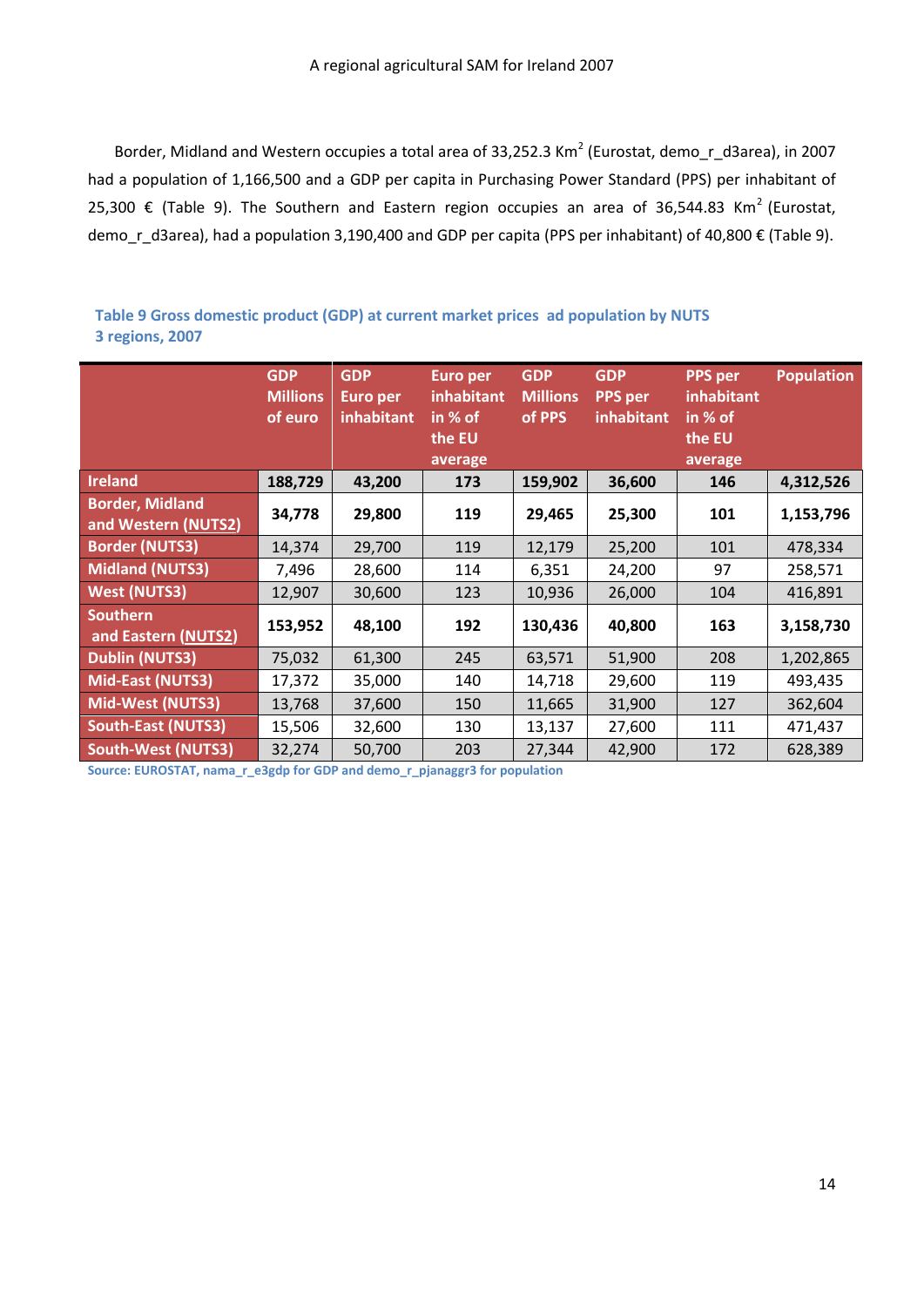<span id="page-15-0"></span>



1 Border, 2 West, 3 Midlands, 4 Mid-East, 5 Dublin, 6 South-East, 7 South-West, 8 Mid-West

Ireland Agricultural Regional Statistics (Central Statistics Office) (2008b) are the source for the regional disaggregation of the national agricultural activity and commodity. Regional statistics provide data on regional production of different livestock, livestock products milk, others livestock products and crops in values [\(Table 10\)](#page-16-0). For each region, subsidies on production, compensation of employees and operating surplus are provided. These data can enter directly the prior agricultural regionalized SAM. In addition, CSO provides value for intermediate consumption of agricultural activities in each region. A mapping between the CSO aggregation of intermediate inputs and the inputs provided by the SUT is necessary to insert these data into the SAM.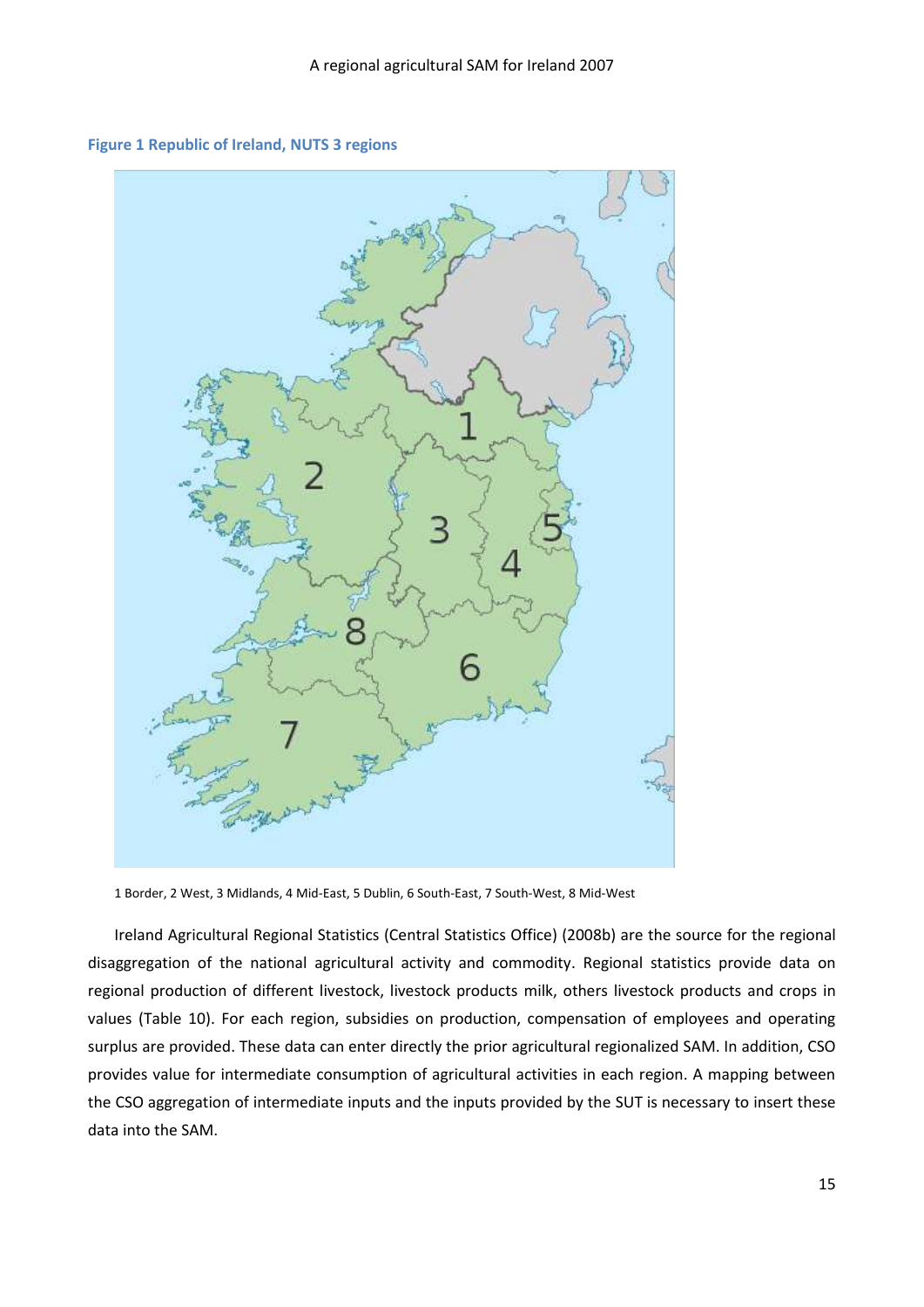|                                            | Dublin +<br><b>Mid East</b> | <b>Border</b> | <b>Midland</b> | <b>West</b> | <b>Mid-West</b> | <b>South-East</b> | <b>South-West</b> |
|--------------------------------------------|-----------------------------|---------------|----------------|-------------|-----------------|-------------------|-------------------|
| <b>Cattle</b>                              | 127.2                       | 207           | 174.4          | 215.4       | 222             | 261.2             | 296.2             |
| <b>Pigs</b>                                | 14.8                        | 86.1          | 40.8           | 10          | 17.3            | 58.2              | 64.9              |
| <b>Sheep</b>                               | 26.9                        | 35.9          | 13.8           | 49.5        | 5.4             | 29.8              | 23.2              |
| <b>Other Livestock</b>                     | 54.1                        | 111.2         | 21.1           | 45.4        | 52.9            | 75.8              | 40.9              |
| <b>Milk</b>                                | 137.7                       | 171           | 121.8          | 82.3        | 238.4           | 362.8             | 553.4             |
| <b>Other Products</b>                      | 3                           | 25.5          | 2.2            | 2.5         | 1.4             | 2.4               | 6.3               |
| <b>All Crops</b>                           | 310.8                       | 248.9         | 150.7          | 183.1       | 138.3           | 337.3             | 263.1             |
| <b>Root Crops</b>                          | 46.1                        | 27.4          | 1.3            | 1.2         | 2.3             | 14.3              | 11.3              |
| <b>Forage Plants</b>                       | 105.8                       | 133           | 105.4          | 136.3       | 120.1           | 190.6             | 173.1             |
| <b>Vegetables</b>                          | 56                          | 57.3          | 11.1           | 21.1        | 3.2             | 22.1              | 23                |
| <b>Fresh Fruit</b>                         | 5.7                         | 1.5           | 1.8            | 0.6         | 0.5             | 20.8              | 2.1               |
| <b>Turf</b>                                | $\mathbf{1}$                | 4.3           | 5.7            | 15.3        | 3.4             | 0.4               | 2.8               |
| <b>Other Crops</b>                         | 32.7                        | 3.9           | 2.9            | 5.3         | 1.5             | 3.5               | 12.9              |
| <b>Subsidies on</b>                        | $-3.4$                      | $-5.8$        | $-3.9$         | $-3.9$      | $-5.2$          | $-7.9$            | $-10.4$           |
| <b>Products</b>                            |                             |               |                |             |                 |                   |                   |
| <b>Agricultural</b><br><b>Output</b>       | 725.6                       | 923.6         | 547.3          | 616.4       | 695.3           | 1179.2            | 1284.8            |
| (Basic Prices)                             |                             |               |                |             |                 |                   |                   |
| <b>Intermediate</b>                        |                             |               |                |             |                 |                   |                   |
| <b>Consumption</b>                         | 459.3                       | 705.5         | 459.1          | 508.9       | 487.1           | 777.6             | 825.3             |
| <b>Feeding stuffs</b>                      | 72.8                        | 253.2         | 106.1          | 107         | 130.7           | 168.3             | 186.7             |
| <b>Fertilizers</b>                         | 38.8                        | 44.1          | 38.8           | 40          | 40.7            | 75.5              | 82.2              |
| <b>Financial</b>                           |                             |               |                |             |                 |                   |                   |
| Intermediation                             | 18                          | 18.3          | 13.5           | 6.3         | 9.2             | 18.7              | 24                |
| <b>Services</b>                            |                             |               |                |             |                 |                   |                   |
| <b>Seeds</b>                               | 37.2                        | 11.4          | 6.6            | 9.1         | 4.9             | 16.7              | 19.9              |
| <b>Maintenance and</b>                     | 33.9                        | 55.1          | 42.9           | 52.8        | 43.4            | 74.2              | 91                |
| <b>Repairs</b><br><b>Other Goods</b>       | 0                           | $\mathbf 0$   | $\pmb{0}$      | 0           | 0               | $\mathbf 0$       | $\mathbf 0$       |
| <b>Services</b>                            | $\pmb{0}$                   | $\pmb{0}$     | $\pmb{0}$      | $\pmb{0}$   | $\Omega$        | $\Omega$          | $\mathbf{0}$      |
| <b>Other Goods and</b>                     |                             |               |                |             |                 |                   |                   |
| <b>Services</b>                            | 37                          | 55            | 48.6           | 47.4        | 43.7            | 64.7              | 74.2              |
| <b>Crop Protection</b>                     |                             |               |                |             |                 |                   |                   |
| <b>Products</b>                            | 11.7                        | 4.9           | 6.1            | 2.6         | 3.2             | 14.6              | 7.8               |
| Veterinary                                 | 18.5                        | 31.1          | 22.7           | 34.5        | 27.6            | 41.5              | 49.7              |
| <b>Expenses</b>                            |                             |               |                |             |                 |                   |                   |
| <b>Energy and</b>                          | 33                          | 58            | 43.8           | 43.1        | 41.1            | 56.3              | 72.6              |
| <b>Lubricants</b>                          |                             |               |                |             |                 |                   |                   |
| <b>Forage Plants</b>                       | 104                         | 130.7         | 103.6          | 134         | 118             | 187.4             | 170.1             |
| <b>Contract Work</b><br><b>Gross Value</b> | 54.5                        | 43.8          | 26.6           | 32.1        | 24.6            | 59.6              | 47.1              |
| <b>Added</b>                               | 266.3                       | 218.1         | 88.3           | 107.6       | 208.1           | 401.7             | 459.6             |
| (Basic Prices)                             |                             |               |                |             |                 |                   |                   |

## <span id="page-16-0"></span>**Table 10 Value for Output, Input and Income in Agriculture by Region, 2007, million €**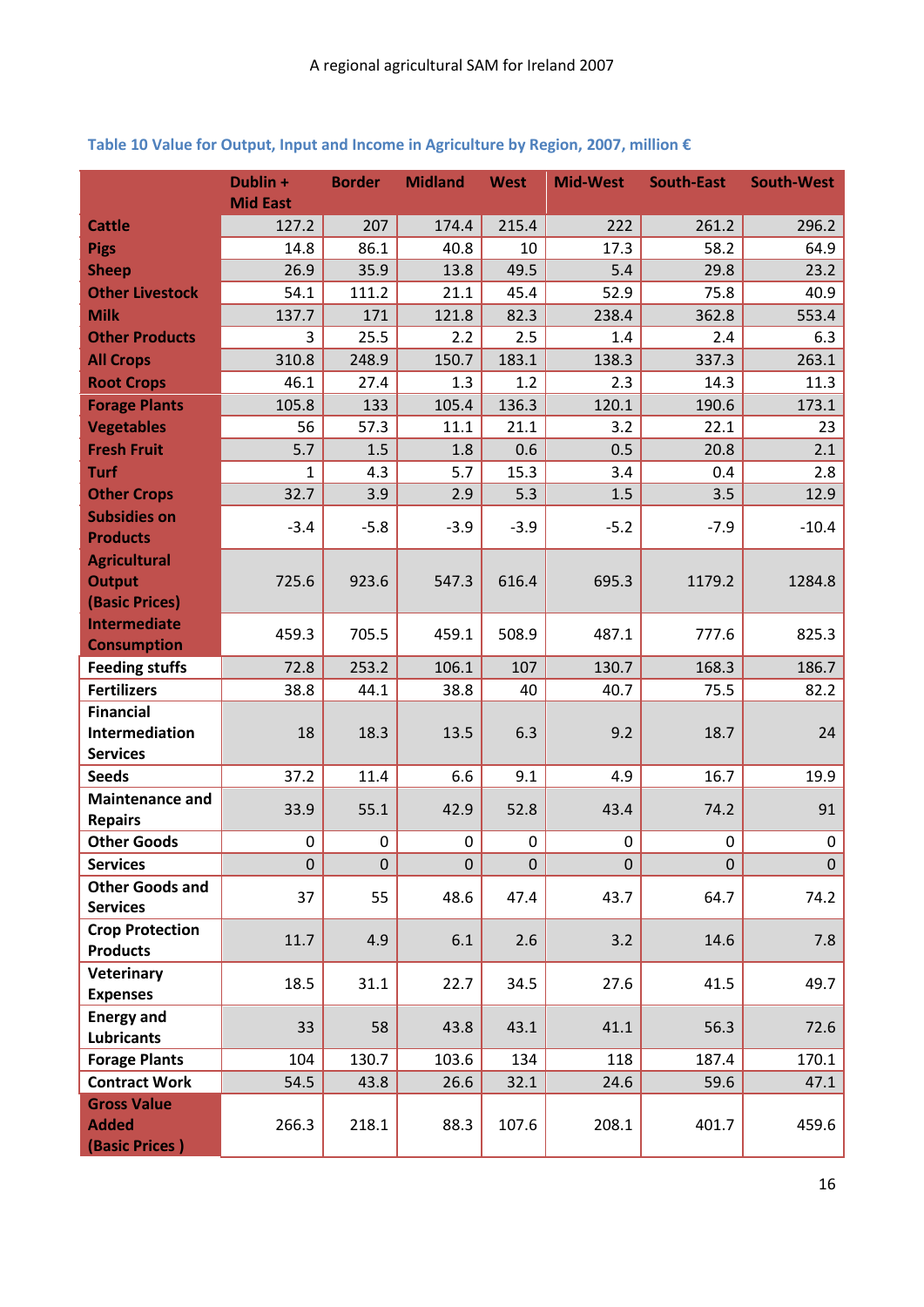| <b>Subsidies on</b><br><b>Production</b>   | $-154$ | $-302.1$ | $-192.5$ | $-338.7$ | $-220.9$ | $-312.3$ | $-327.2$ |
|--------------------------------------------|--------|----------|----------|----------|----------|----------|----------|
| <b>Compensation of</b><br><b>Employees</b> | 112.7  | 81.9     | 28.7     | 32.8     | 34.8     | 81.9     | 75.8     |
| <b>Operating</b><br><b>Surplus</b>         | 198.3  | 321      | 165.3    | 360.1    | 331.1    | 508.7    | 562.4    |

**Source: CSO, Agricultural regional Accounts** 

The SAM has been further extended by disaggregating the agricultural factor markets (land, labour and capital) within each region. With data from Agricultural Regional Statistics CSO (2008b), the area farmed [\(Table 11\)](#page-17-0) in each region has been allocated to three different types of land (pasture, crops and rough grazing). Pasture is more than 80% of arable land at national and regional level. Nationally, crop land accounts for around 8%, with greater variability among regions (around 20% in Mid East and South-East, around 2% in West and Mid-West regions).

The average national price for different types of land is provided by Eurostat land prices and rents (land prices and rents - annual data (apri\_ap\_aland)). The price to rent a hectare of agricultural land for crop is reported to be 184.6€, while the value of renting a hectare of pasture o grazing crop is reported to be 60% lower at 73.84€.

The variation around the average price, to take into account differences among region are calculated from the Land Sales Survey (Ganly, 2010). According to this survey, prices in Mid East and South-East are higher than the average national price (1.5 and 1.2 time the average), in Midland, Mid-West and South-West prices are around 80% the national average, and in West region less than 70% of the average.

The combination of these three data sources provide us the possibility to calculate the volume and the value (volume time price) of land cultivated in 2007 in each Irish region [\(Table 12\)](#page-18-0).

|                | <b>IRELAND</b> | Dublin +<br><b>Mid East</b> | <b>Border</b> | <b>Midland</b> | West  | Mid-<br><b>West</b> | South-<br>East | South-<br><b>West</b> |
|----------------|----------------|-----------------------------|---------------|----------------|-------|---------------------|----------------|-----------------------|
| <b>Pasture</b> | 3441.7         | 302.1                       | 547.5         | 374.2          | 626.5 | 477.9               | 524.5          | 589                   |
| <b>Crops</b>   | 379.4          | 93.3                        | 37.4          | 34.8           | 11.9  | 15.6                | 122.3          | 64.1                  |
| <b>Rough</b>   |                |                             |               |                |       |                     |                |                       |
| grazing        | 454.8          | 15.1                        | 119.2         | 14.5           | 115.4 | 40.9                | 25.8           | 124.1                 |

#### <span id="page-17-0"></span>**Table 11, Area Farmed in June by Region, type of Land Use, 2007, thousand hectares**

**Source: CSO, Agricultural regional Accounts**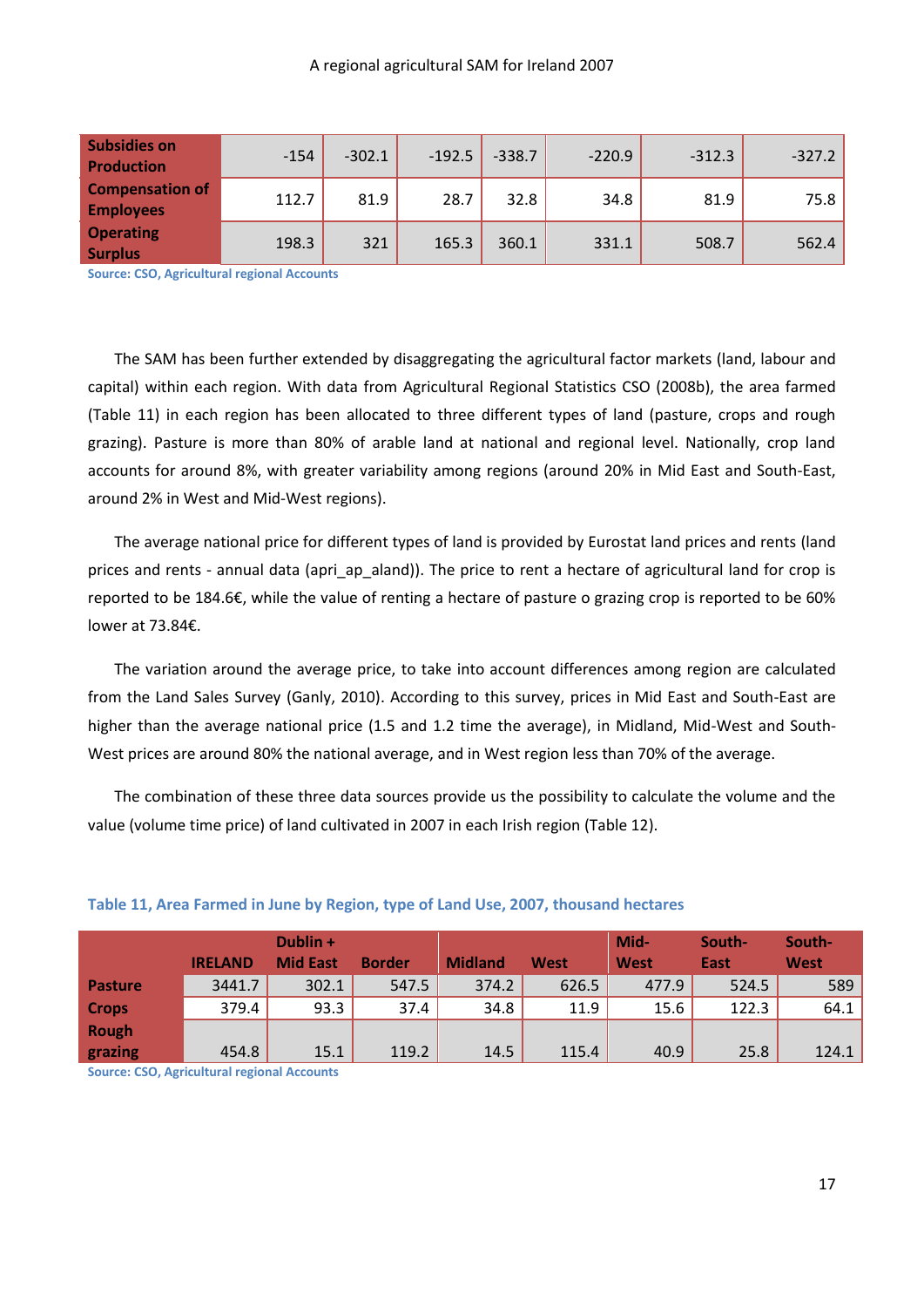|                         |                | Dublin +        |               |                |       | Mid-        | South- | South-      |
|-------------------------|----------------|-----------------|---------------|----------------|-------|-------------|--------|-------------|
|                         | <b>IRELAND</b> | <b>Mid East</b> | <b>Border</b> | <b>Midland</b> | West  | <b>West</b> | East   | <b>West</b> |
| <b>Pasture</b>          | 254.14         | 34.95           | 37.26         | 23.91          | 31.62 | 29.43       | 50.14  | 36.28       |
| <b>Crops</b>            | 28.01          | 26.99           | 6.36          | 5.56           | 1.50  | 2.40        | 29.23  | 9.87        |
| <b>Rough</b><br>grazing | 33.58          | 1.75            | 8.11          | 0.93           | 5.82  | 2.52        | 2.47   | 7.64        |

#### <span id="page-18-0"></span>**Table 12, Value of Area Farmed in June by Region, Type of Land Use, 2007, million €**

**Source: Authors' elaboration**

The labour market has been segmented into four labour types: farm holders, other family workers and regular non-family workers. The regular on famer workers have been further subdivided into two regions, following the NUTS2 subdivision. This segments the market into two regionalized markets, the model will then choose whether to allow migration between segments or not.

Data for labour market come from the 2007 Farm Structure Survey by the Central Statistics Office (2008a) [\(Table 13\)](#page-18-1). This source contains information on the number of workers involved in agricultural divided by type of workers. Numbers of workers do not enter directly into the SAM which takes into account only values. Nevertheless, figure on physical quantities (in this case number of workers as well as hectares in the case of land) may be subsequently used in the model to calibrate differential in labour productivity of different type of workers in different regions.

To calculate the value to assign to family works in household, we calculate the average wage of regular workers in agricultural by diving the value of compensation of employees by number of regular workers. The literature, e.g. Elhorst (1994), highlights that implicit wages of on-farm family labour are significantly below off-farm wages. Therefore, we assume that value of family workers is 20% of the average wage rate.

|                |                                   | <b>IRELAND</b> | <b>Border</b> | <b>Midland</b> | West | <b>Dublin</b><br><b>Mid</b><br>East | Mid-<br><b>West</b> | <b>South</b><br>East | South<br>West |
|----------------|-----------------------------------|----------------|---------------|----------------|------|-------------------------------------|---------------------|----------------------|---------------|
| <b>Family</b>  | Total                             | 227            | 43.7          | 21.3           | 52.7 | 16.9                                | 26.3                | 28.1                 | 38            |
| <b>workers</b> | Holder                            | 126.4          | 25.8          | 11.9           | 29.6 | 9.1                                 | 14.5                | 14.9                 | 20.6          |
|                | Spouse                            | 41.5           | 7.1           | 3.7            | 9.7  | 3                                   | 5                   | 5.3                  | 7.6           |
|                | Other family<br>workers           | 59.1           | 10.8          | 5.7            | 13.4 | 4.8                                 | 6.8                 | 7.9                  | 9.8           |
|                | <b>Regular non-family workers</b> | 15.2           | 2.4           | 1.3            | 2.3  | 2.3                                 | 1.6                 | 2.6                  | 2.6           |
| <b>Total</b>   |                                   | 242.3          | 46.1          | 22.6           | 55   | 19.2                                | 28                  | 30.7                 | 40.6          |

#### <span id="page-18-1"></span>**Table 13 Family and regular non-family workers by region, 2007, thousands of persons**

**Source: National Farm Survey Report 2007**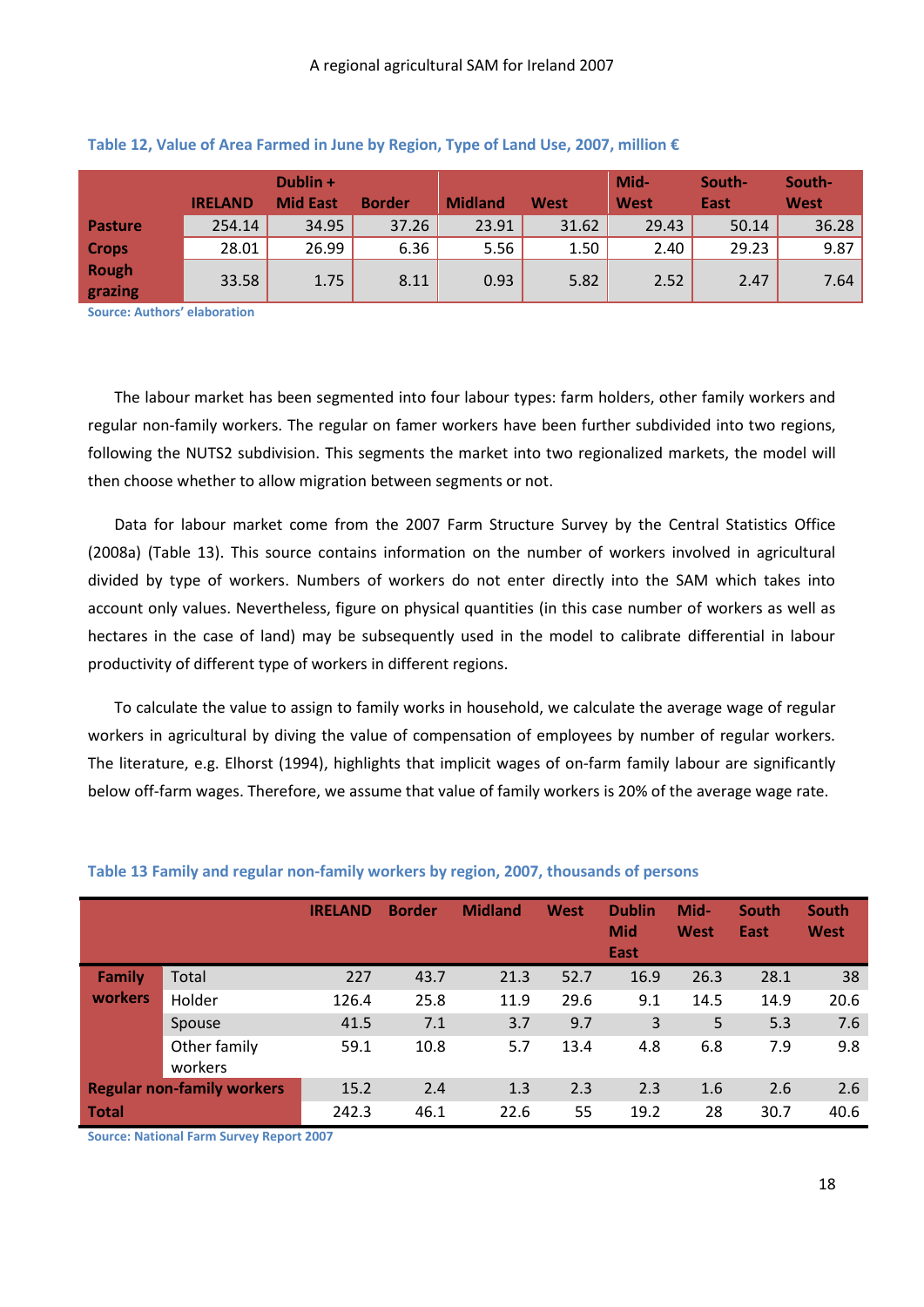In the agricultural activities, the original entry for gross operating surplus in now subdivided into six entries: three entries for value paid to land types, one entry for the value of worker of farm holders, one for value of other family workers and one for the value of capital. Once the values of land types and family workers are computed, the value of capital is calculated as a residual.

While the agricultural activity has been regionalized, the commodity "Products of agriculture, hunting and related services" has been disaggregated into eight main agricultural products: cattle, sheep, pigs, milk, other livestock products, cereals, forage and other crops. The supply table is constructed using total from agricultural activities [\(Table 14\)](#page-19-0). The supply table gives the idea of multi-output agricultural farms. Given the amount of land available, farmers can utilize intermediate inputs, capital and labour to produce different mixes of outputs.

|                                      | Cattle | <b>Sheep</b> | <b>Pigs</b> | <b>Milk</b> | <b>Other</b><br><b>Livestock</b> | <b>Cereals</b> | <b>Foreage</b> | <b>Other</b><br><b>Crops</b> |
|--------------------------------------|--------|--------------|-------------|-------------|----------------------------------|----------------|----------------|------------------------------|
| <b>Agriculture Dublin + Mid East</b> | 127.2  | 14.8         | 26.9        | 137.7       | 57.1                             | 63.4           | 105.8          | 141.5                        |
| <b>Agriculture Border</b>            | 207    | 86.1         | 35.9        | 171         | 136.7                            | 21.7           | 133            | 94.4                         |
| <b>Agriculture Midland</b>           | 174.4  | 40.8         | 13.8        | 121.8       | 23.3                             | 22.5           | 105.4          | 22.8                         |
| <b>Agriculture West</b>              | 215.4  | 10           | 49.5        | 82.3        | 47.9                             | 3.3            | 136.3          | 43.5                         |
| <b>Agriculture Mid-West</b>          | 222    | 17.3         | 5.4         | 238.4       | 54.3                             | 7.3            | 120.1          | 10.9                         |
| <b>Agriculture South-East</b>        | 261.2  | 58.2         | 29.8        | 362.8       | 78.2                             | 85.6           | 190.6          | 61.1                         |
| <b>Agriculture South-West</b>        | 296.2  | 64.9         | 23.2        | 553.4       | 47.2                             | 38             | 173.1          | 52.1                         |

#### <span id="page-19-0"></span>**Table 14 Prior Agricultural Supply Table, 2007, million €**

**Source: Authors' elaboration on CSO**

The allocation of total imports and exports is performed with data from Eurostat trade statistics. The rest of final demand allocation (household consumption and stock variation) is performed with shares coming from the GTAP database version 8.1 for 2007 (Aguiar, McDougall, & Narayanan, 2012). The procedure to allocate intermediate consumption is twofold. Intermediate consumption of agricultural commodities by agricultural activities is allocated following data from Ireland Agricultural Regional Statistics, computing the share of cereal, forage and other crops used as intermediate consumption in each region. Intermediate consumption of agricultural commodities by non-agricultural activities is allocated as share of total agricultural production of the control total given by the original SUT.

The trade and transportation margins are allocated proportionally according to the final value of production of each commodity.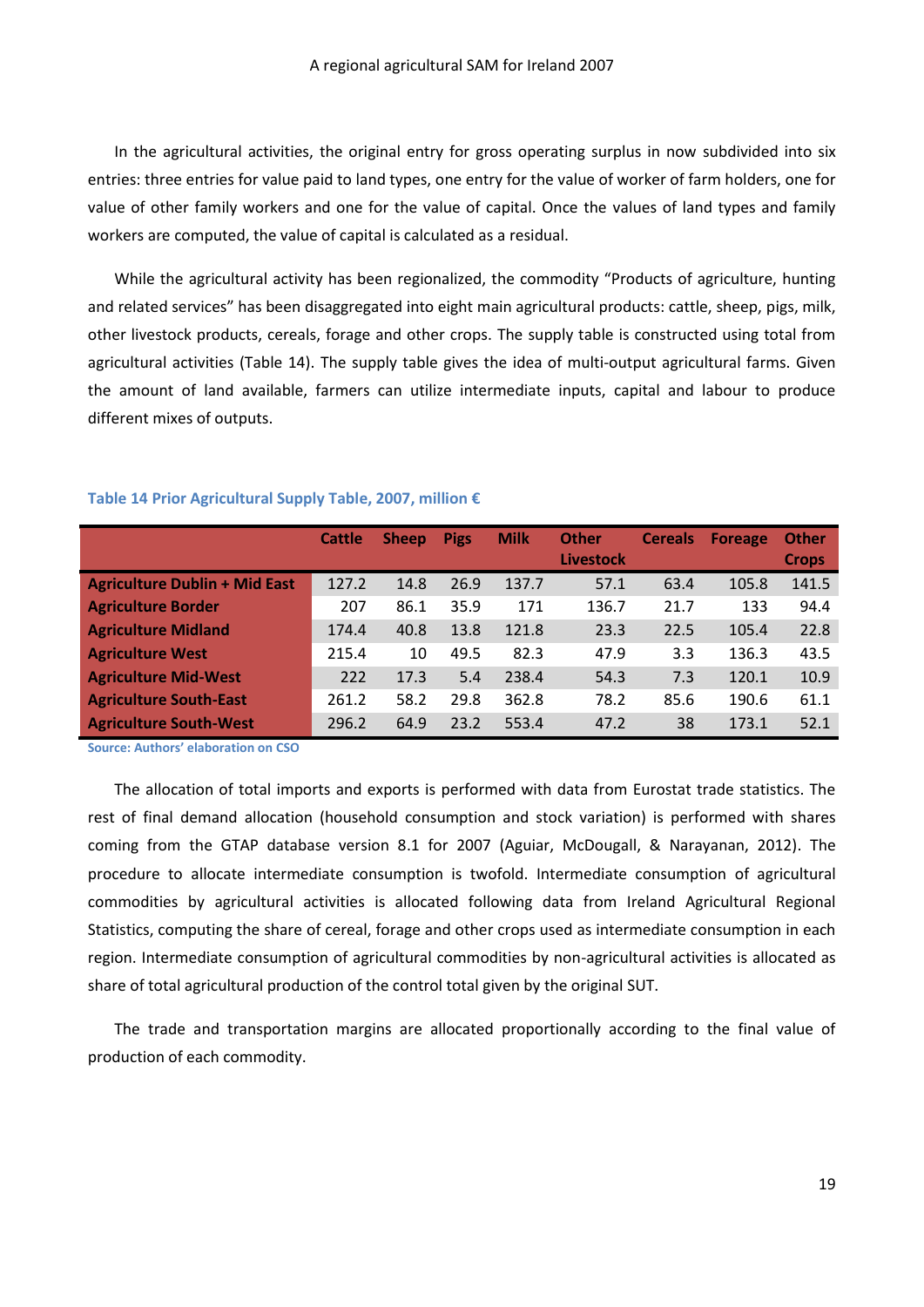## **8. The household regionalization**

<span id="page-20-0"></span>To obtain a better distribution between primary factors and institutions, the representative households has been split into seven regional household, according the same regional subdivision at NUTS3 adopted for the agricultural activities. To achieve this goal we adopt a procedure which relies on share, whenever we lack raw data. Once the prior SAM is achieved with a single representative household, we disaggregate the households using both raw data and shares coming from the CSO (2007) database "Estimates of Household Income by County and Region, statistical indicator and Year", [\(Table 15\)](#page-20-1).

| Share and million $\epsilon$                                 | <b>Midland</b> | <b>Border</b> | West   | <b>Mid-East</b> | Mid-<br>West | South-<br>East | South-<br>West |
|--------------------------------------------------------------|----------------|---------------|--------|-----------------|--------------|----------------|----------------|
| <b>Compensation of</b><br><b>Employees</b>                   | 30,731         | 7,061         | 6,322  | 10,110          | 5,960        | 7,478          | 10,397         |
| <b>Current Taxes on</b><br><b>Income</b>                     | 9,825          | 1,879         | 1,814  | 3,134           | 1,719        | 2,124          | 3,064          |
| <b>Net Interest and</b><br><b>Dividends</b>                  | 38.51%         | 9.12%         | 8.42%  | 12.72%          | 7.72%        | 9.91%          | 13.60%         |
| <b>Social Benefits and</b><br><b>Other Current Transfers</b> | 33.59%         | 11.78%        | 10.00% | 9.40%           | 8.98%        | 11.50%         | 14.75%         |
| <b>Total Household Income</b>                                | 37.61%         | 9.57%         | 8.68%  | 12.16%          | 7.93%        | 10.23%         | 13.81%         |

#### <span id="page-20-1"></span>**Table 15 Estimates of Household Income by Region, 2007, million €, %**

**Source: Authors' elaboration on CSO**

Income from agricultural production factors (land, capital and labour) is already regionalized, so it has to be allocated to the corresponding regional households. Income from compensation of employees of non-agricultural sectors is disaggregated using data provided by CSO on compensation of employees by region in million. For capital we use the share of income, for transfer from financial and non-financial corporations the share of net interest and dividends, for transfers from the government the share of social benefits and other current transfers.

On the consumption side, the total household income shares are used to disaggregate consumption by commodities. The current taxes on income in million are to disaggregate the direct tax account while the savings are calculated as residuals.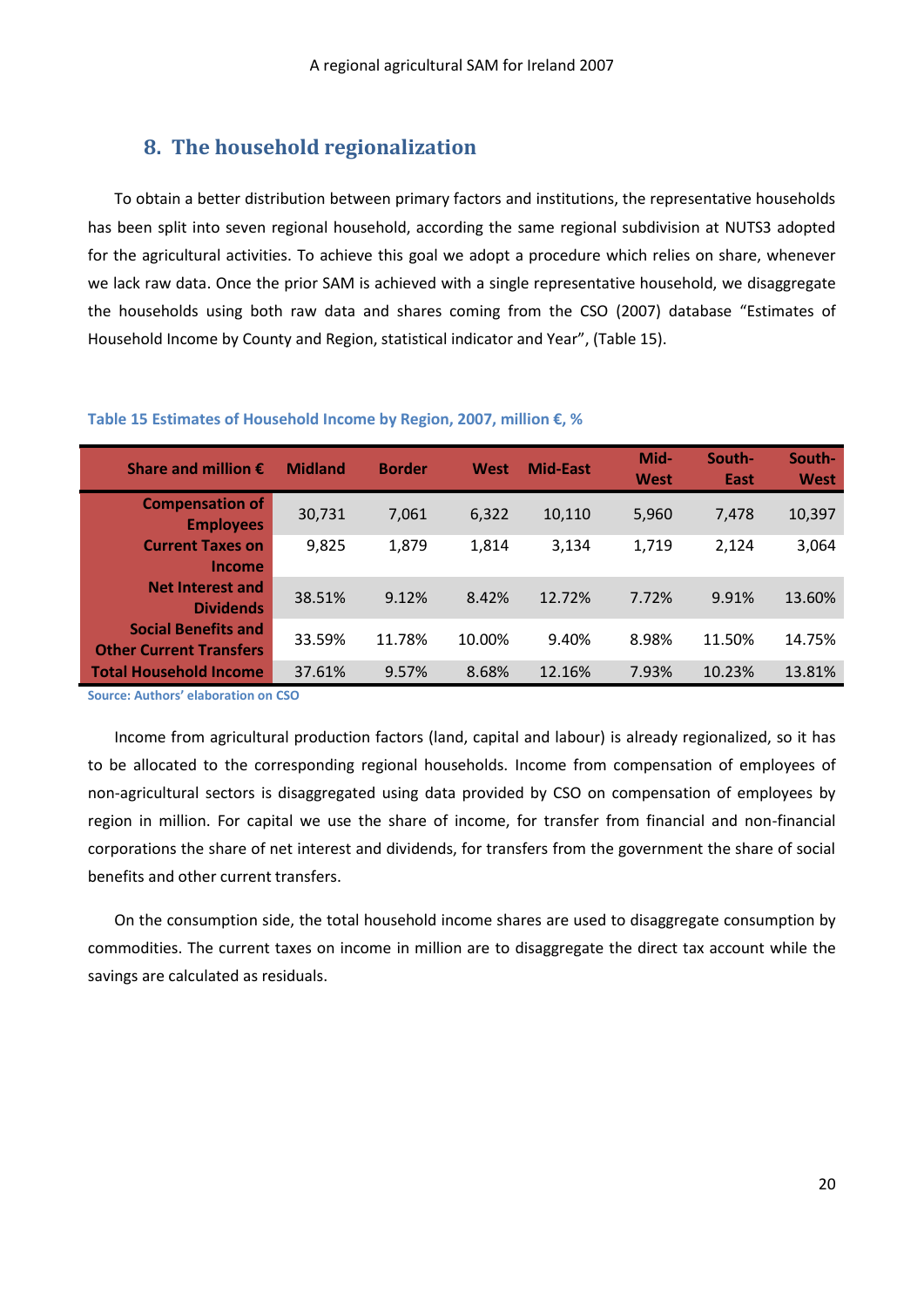### **9. Cross-Entropy and the final SAM**

<span id="page-21-0"></span>The final Ireland SAM contains 182 rows and columns: 61 commodities and 60 activities, 40 production factors, 7 tax instruments, 11 institutions, 2 savings-investments account and one account for trade and transportation margins.

The final balanced SAM has been estimated employing the cross-entropy (CE) methodology developed by Golan et al. (1994) and Robinson et al. (2011). This method allows creating a complete and consistent matrix, starting from the prior SAM built with the data reported above. The SAM estimation philosophy is Bayesian and iterative. It starts with all available information to estimate a new consistent and balanced SAM.

This version of cross entropy (CE) technique estimates the cells of a consistent SAM assuming that the initial data are inconsistent and measured with error. In this program, the CE minimand only includes probability weights for the various error support sets. The SAM coefficients are not treated as analogous to probabilities. The approach allows specification of a prior estimate of the standard error of: (1) cell entries, expressed either as values or column coefficients, (2) column sums, (3) various macro aggregates, and (4) macro aggregates from a standard macro-SAM aggregated from the micro-SAM, or from a user-defined aggregate SAM. The errors on cell entries can be specified as additive or multiplicative. Fixed constraints are achieved by setting standard errors to zero. The estimation procedure minimizes the cross-entropy measure of the distance between prior coefficients and the new estimated coefficients, given a choice of constraints imposed on the basis of prior knowledge.

In order to build a Sam which is as close as possible to the original Supply and Use table provided by Eurostat, the estimation procedure has been constrained to use macro control totals specified in a standard macro-SAM derived from Eurostat SUT. A standard error of zero, i.e. the corresponding macro control total is imposed exactly, with no error, is imposed for the sum of the regional agricultural activities that should be exactly equal to the initial value of the agricultural sectors provided by the SUT. The same holds for the aggregation of the eight agricultural commodities whose sum should be exactly equal to the value provided in the original SUT under the agricultural commodity.

In the final results the forage commodity has the biggest percentage change from the prior value, while other agricultural commodities are close to their original values. Within the agricultural activities, the final result highlight that better data on the disaggregation of the agricultural operating surplus into capital, land and family work would certainly improve the estimation procedure. On the other hand, all the nonagricultural commodities and activities remain almost unchanged compared to the prior SAM.

The final version macro SAM estimated by the CE procedure is provide in [Table 16.](#page-22-1)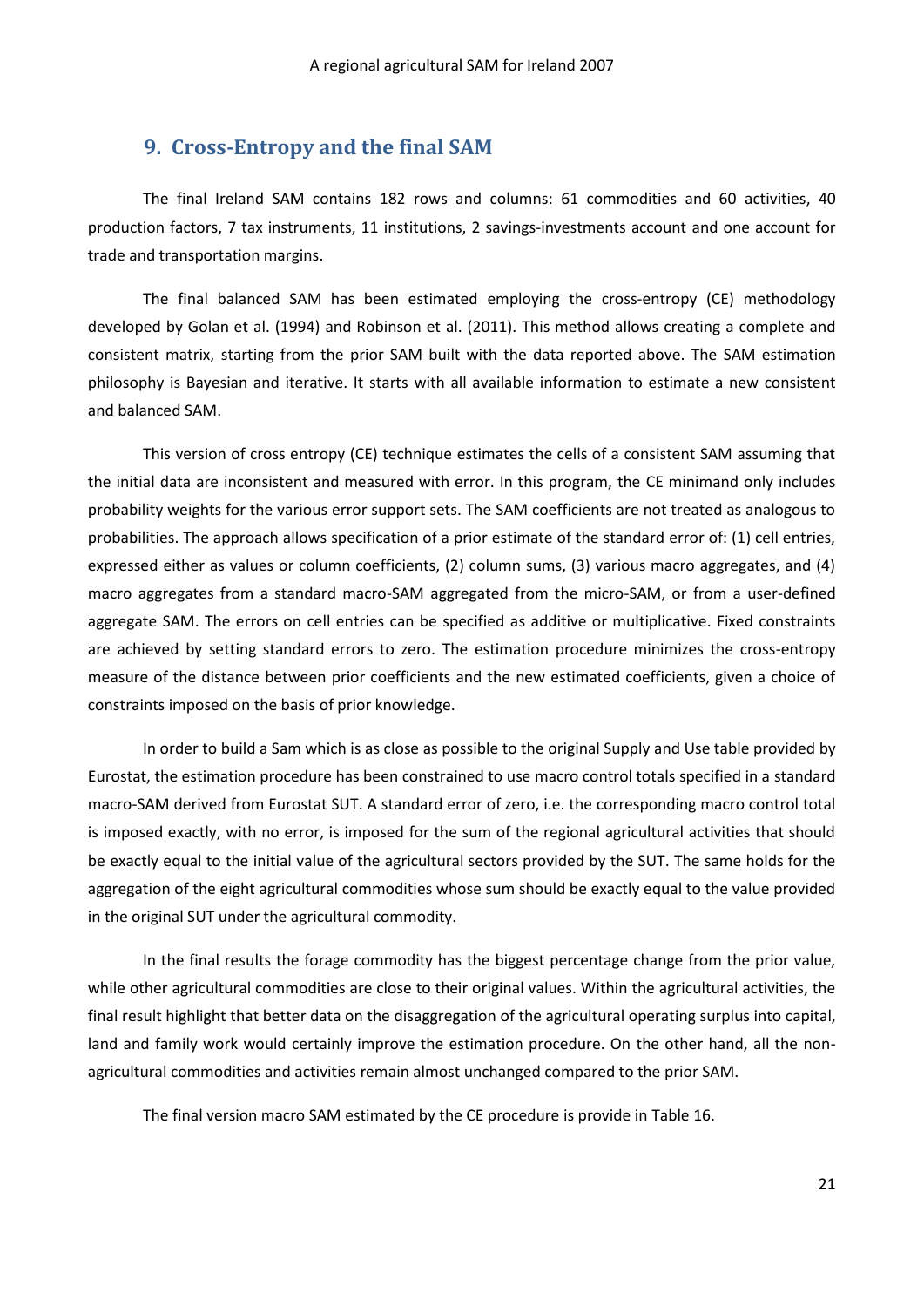|                             | <b>Comm</b><br><b>odities</b> | <b>Margins</b> | Acti<br>vities | <b>Value</b><br>added | <b>House</b><br>holds | <b>Enter</b><br>prises | <b>Govern</b><br>ment | <b>Savings</b> | <b>Rest of</b><br>the<br><b>World</b> | <b>Totals</b> |
|-----------------------------|-------------------------------|----------------|----------------|-----------------------|-----------------------|------------------------|-----------------------|----------------|---------------------------------------|---------------|
| <b>Commodities</b>          |                               | 25.031         | 245.956        |                       | 88.515                |                        | 29.715                | 50.094         | 145.888                               | 585.199       |
| <b>Margins</b>              | 25.031                        |                |                |                       |                       |                        |                       |                |                                       | 25.031        |
| <b>Activities</b>           | 393.786                       |                |                |                       |                       |                        |                       |                |                                       | 393.786       |
| <b>Value added</b>          |                               |                | 147.722        |                       |                       |                        |                       |                |                                       | 147.722       |
| <b>Households</b>           |                               |                |                | 103.592               |                       | 4.381                  | 5.189                 |                | 0.023                                 | 113.186       |
| <b>Enterprises</b>          |                               |                |                | 40.636                |                       |                        | 3.584                 |                | $-10.695$                             | 33.525        |
| <b>Government</b>           | 21.681                        |                | 0.108          | 2.731                 | 17.272                | 6.728                  |                       |                | $-2.133$                              | 46.387        |
| <b>Investments</b>          |                               |                |                |                       | 7.399                 | 22.415                 | 7.899                 |                | 12.381                                | 50.094        |
| <b>Rest of the</b><br>World | 144.701                       |                |                | 0.762                 |                       |                        |                       |                |                                       | 145.463       |
| <b>Totals</b>               | 585.199                       | 25.031         | 393.786        | 147.722               | 113.186               | 33.525                 | 46.387                | 50.094         | 145.463                               |               |

#### <span id="page-22-1"></span>**Table 16 – Ireland Macro SAM, 2007, billion €**

**Source: Authors' elaboration** 

## <span id="page-22-0"></span>**Bibliography**

- Aguiar, A., McDougall, R., & Narayanan, B. (2012). *Global Trade, Assistance, and Production: The GTAP 8 Database.* Purdue University: Center for Global Trade Analysis.
- Central Statistics Office. (2007). *Household Budget Survey 2004/05 – Final results.* Dublin.
- Central Statistics Office. (2008a). *Farm Structure Survey 2007.* Dublin.
- Central Statistics Office. (2008b). *Regional Accounts for Agriculture 2005-2007.* Dublin.
- Dixon, J. M. (2006). The 2003 Mid Term Review of the Common Agricultural Policy: A Computable General Equilibrium Analysis for Ireland. *PhD thesis, Trinity College Dublin*.
- Elhorst, J. P. (1994). Firm-household interrelationships on Dutch dairy farms. *European Review of Agricultural Economics, 21*(2), 259-276.
- Eurostat . (2011). 2007 Supply, Use and Input-Output Tables for Ireland. Luxembourg.
- Eurostat. (2008). Eurostat Manual of Supply, Use and Input-Output Tables. *Eurostat Methodologies and Working Papers*.
- Ferrari, E., Boulanger, P., Gonzalez Mellado, A., & McDonald , S. (2012). Decoupling Agricultural Policies in CGE Models: Theory and Empirics. *Presented at the 15th Annual Conference on Global Economic Analysis.* Geneva, Switzerland.
- Ganly, R. J. (2010). *Land Sales Survey.* Dublin: Knight Frank, Ireland.